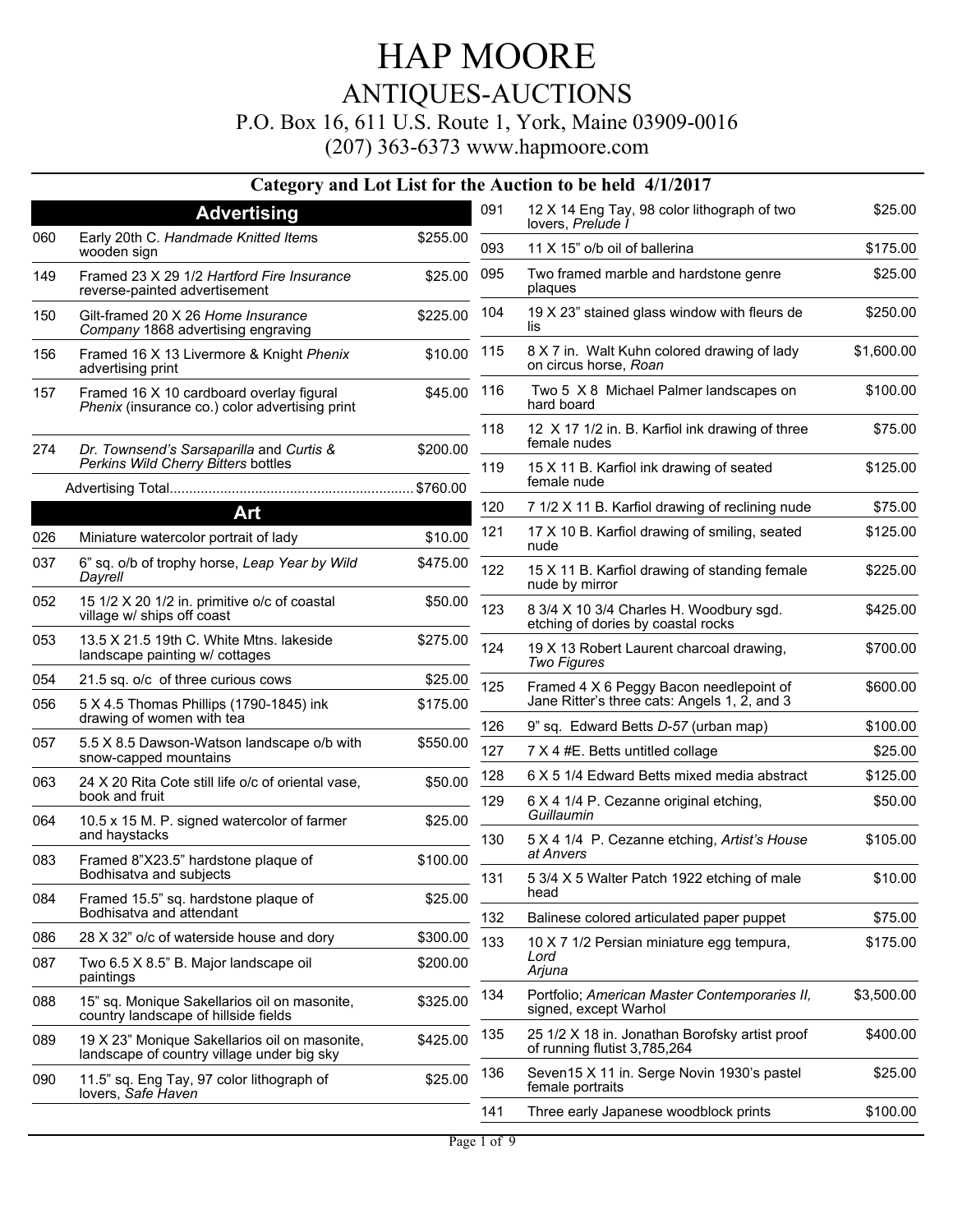#### P.O. Box 16, 611 U.S. Route 1, York, Maine 03909-0016

|     |                                                                                                        |             |     | Category and Lot List for the Auction to be held 4/1/2017                                 |            |
|-----|--------------------------------------------------------------------------------------------------------|-------------|-----|-------------------------------------------------------------------------------------------|------------|
| 142 | 15" X 10" signed Japanese woodblock print of<br>female subject                                         | \$45.00 203 |     | 21 X 13.5" framed, matted engraving,<br>horse-drawn utility wagon with cowboys            | \$25.00    |
| 143 | 18 X11" colored print of Asian elder                                                                   | \$10.00     | 204 | 20 X 25.5" framed and matted N. Currier,                                                  | \$125.00   |
| 144 | 4 1/4 X 7 1/2" Norman West acrylic View from<br>the River                                              | \$100.00    | 205 | color litho. of Clipper ship Flying Cloud<br>24 X 36 indistinctly signed o/c ship, Forest | \$2,500.00 |
| 145 | 2 1/2 X 4" Norman West acrylic of brilliant sky<br>over water                                          | \$35.00     | 206 | Belle<br>19 X 28.5" James Alrich (?) 1853 watercolor                                      | \$1,450.00 |
| 148 | 13 X 30 signed and colored Asian print                                                                 | \$25.00     |     | of ship Isaac Webb of NY, 1841                                                            |            |
| 151 | 10 X 14 in. 1871 C.& I. print, The Burning of<br>Chicago                                               | \$25.00     | 232 | 1866 signed 15 1/2 X 12 1/2 in. o/c of mother<br>and daughter by window                   | \$50.00    |
| 152 | Framed 19C. C.& I. print, Chicago in Flames<br>(trimmed)                                               | \$10.00     | 234 | 1886 Butler signed 10 X 8" portrait of bearded<br>gentleman                               | \$20.00    |
| 153 | Framed 10 X 14 C. & I. 1872 print, The Great<br>Fire at Boston                                         | \$100.00    | 235 | 10 X 8 1/2" Nordgreen signed o/c of little girls<br><b>Studying Their Lesson</b>          | \$225.00   |
| 154 | 10 X 14 in. N. Currier framed print, 1845                                                              | \$10.00     | 237 | 14 1/2 X 17 1/2" fruit still life o/c                                                     | \$65.00    |
|     | Great Conflagration at Pittsburgh Pa.                                                                  |             | 241 | 20X31" Raoul Dufy signed lithograph of<br>Epsom Downs racetrack scene                     | \$200.00   |
| 155 | Framed 15 X 22 19th C. color print, The Great<br>Fire, St John N.B. 6/20/1877 drawn by E J.<br>Russell | \$15.00     | 245 | Lot of Henry Strater partial portraits of<br>women                                        | \$125.00   |
| 158 | 16 X 15 Peter Barger color print, Coffee is<br>Good                                                    | \$55.00     | 246 | 15 1/2" X 11" unsigned Henry Strater oil on<br>masonite portrait of nude young girl       | \$125.00   |
| 159 | 11 1/2 X 14 Peter Barger etching, Man<br>Ray's Lady                                                    | \$25.00     | 250 | Three 12" X 10" Indian watercolors of<br>nobleman on horseback                            | \$105.00   |
| 160 | 9 3/4 X7 1/2 Peter Barger portrait o/c of<br>woman in brown dress                                      | \$25.00     | 251 | 6" X 4" D. Hardy still life floral watercolor                                             | \$150.00   |
| 162 | 24X20 Peter Barger etching on canvas, Lady<br>with Cat                                                 | \$50.00     | 252 | 10" X 13" framed D. Hardy colored ink<br>drawing of reclining nude                        | \$75.00    |
| 163 | 20X16 Peter Barger color etching on canvas,                                                            |             | 254 | 7 1/2" X 11" D. Hardy still life floral watercolor                                        | \$25.00    |
|     | La Cabana                                                                                              | \$25.00     | 257 | 4 1/2" X 3 1/2" Framed D. Hardy watercolor<br>floral still life                           | \$45.00    |
| 164 | Gilt-framed 10X13 landscape oil,<br>October-Kittery Point Maine, attrib. to                            | \$1,700.00  | 258 | 3 1/2" X 4 1/2" Paul Paris etching Big Screws                                             | \$35.00    |
| 168 | Gertrude Fiske<br>14X12 Currier & Ives Abraham Lincoln print                                           | \$10.00     | 259 | Two 5 1/2" X 3 1/2" Patience Haley floral<br>watercolor still lifes                       | \$10.00    |
| 177 | Picasso signed doodle of man with animal                                                               | \$50.00     | 260 | Two small E. Betts abstract acrylics on board                                             | \$175.00   |
| 178 | Dr. Seuss signed doodle of green eggs                                                                  | \$150.00    | 262 | 11 X 8 1/2" signed Baxter 1935 pencil<br>drawings of young woman holding flowers          | \$10.00    |
| 179 | Andy Warhol signed doodle of rose                                                                      | \$125.00    |     |                                                                                           |            |
| 180 | Keith Haring signed doodle of child on hands<br>and knees                                              | \$200.00    | 263 | 1 1/2" X 2 3/4" George Burk landscape<br>watercolor                                       | \$85.00    |
| 181 | 15.5 X 19.5 in. o/b Mary Ester Edge Swing<br>Your Partner country dance scene                          | \$350.00    | 264 | 10 1/2" X 7 1/2" Rindlaub, 80, sunset<br>lithograph Channel Drive                         | \$10.00    |
| 182 | 14 X 17.5 in. Mary Ester Edge o/b, Close                                                               | \$175.00    | 265 | 26" X 20" abstract acrylic of figure in red hat                                           | \$100.00   |
|     | Harmony                                                                                                |             | 266 | Four small Dewitt Hardy watercolor wash<br>nude works                                     | \$150.00   |
| 183 | 12 X 15 in. C.& I. print The Turn of the Tune                                                          | \$95.00     | 285 | Three framed silhouettes                                                                  | \$250.00   |
| 184 | Framed and matted N. Currier 9.5 X 11.5 in.<br>litho.,<br>Ruins of the Merchant Exchange NY 1835       | \$20.00     | 286 | Framed 19th C. watercolor on paper of<br>gentleman                                        | \$400.00   |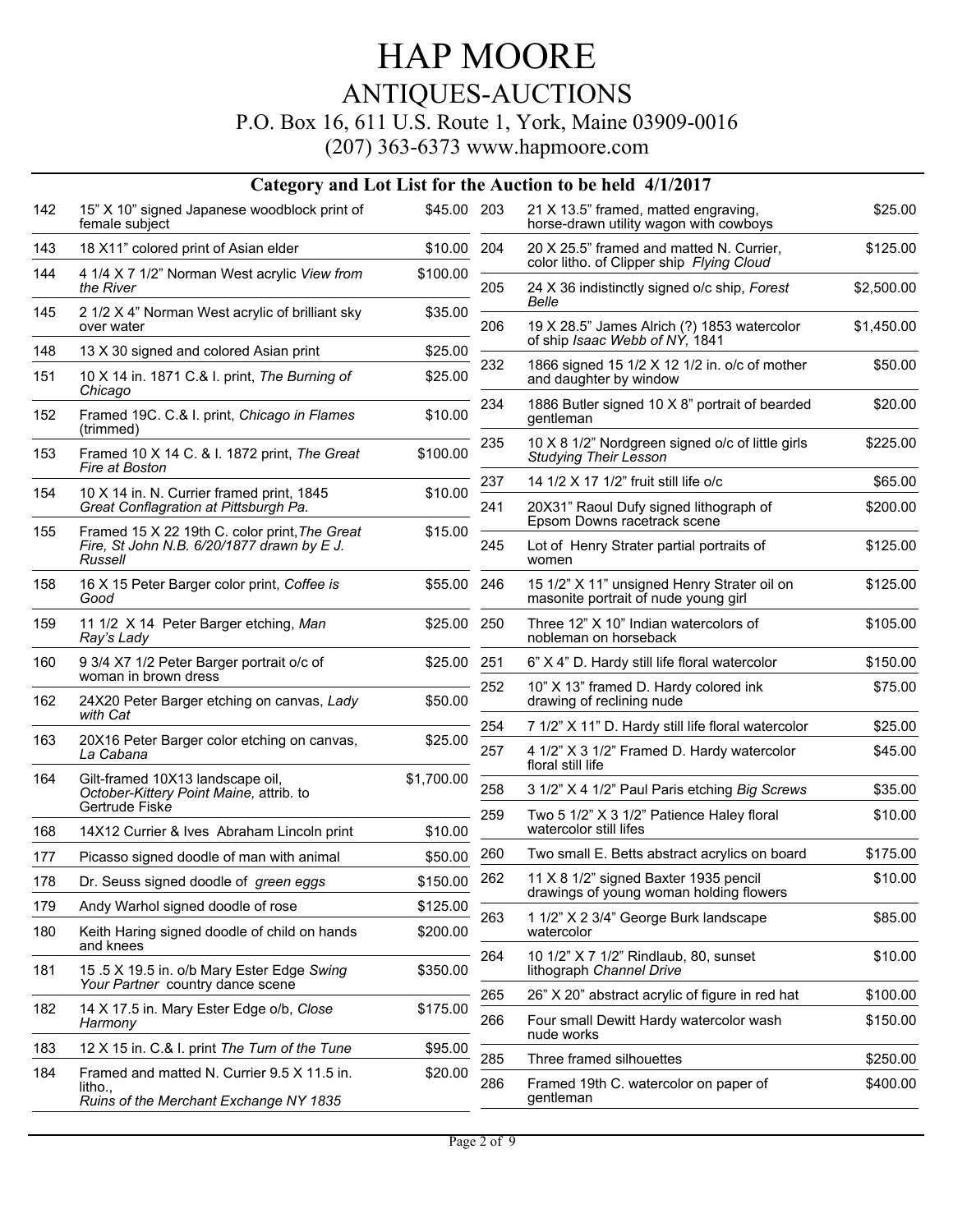#### P.O. Box 16, 611 U.S. Route 1, York, Maine 03909-0016

| \$50.00 207<br>Bragdon family lot including 19th c 14" X 10"<br>300<br>Small lot of U.S. Grant and other Civil War<br>framed charcoal drawing of Walter E.<br>period related books<br><b>Bragdon</b><br>208<br>De Mendoza rebound collection of tables for<br>\$275.00<br>333<br>12" X 15" A. Brule oil on canvas of Emery's<br>navigation and nautical astronomy 1809<br>Mills red schoolhouse, So. Berwick, ME<br>209<br>2 boxes of vintage books on Marine<br>\$350.00<br>334<br>17" X 20" A. Brule watercolor scene of old<br>Engineering<br>street in South Berwick, ME<br>210<br>Civ. War Medal of Honor recipient, Charles H.<br>Two 14 1/2" X 23 1/2" E. W. Merrill, Concord,<br>\$225.00<br>Gould (Windham Vt.), his 3 vol. set of<br>338<br>Casey's Infantry Tactics, 1863<br>NH, framed Blackville coaching and courting<br>scenes<br>211<br>D. H. Hurd 1892 Town and City Atlas of the<br>\$300.00<br>339<br>7" X 12' early Rundle print of Piscataqua<br>State NH<br>Lighthouse from Kittery Point<br>212<br>D. H. Hurd 1892 Town and City Atlas of the | \$195.00 |
|----------------------------------------------------------------------------------------------------------------------------------------------------------------------------------------------------------------------------------------------------------------------------------------------------------------------------------------------------------------------------------------------------------------------------------------------------------------------------------------------------------------------------------------------------------------------------------------------------------------------------------------------------------------------------------------------------------------------------------------------------------------------------------------------------------------------------------------------------------------------------------------------------------------------------------------------------------------------------------------------------------------------------------------------------------------------|----------|
|                                                                                                                                                                                                                                                                                                                                                                                                                                                                                                                                                                                                                                                                                                                                                                                                                                                                                                                                                                                                                                                                      |          |
|                                                                                                                                                                                                                                                                                                                                                                                                                                                                                                                                                                                                                                                                                                                                                                                                                                                                                                                                                                                                                                                                      | \$25.00  |
|                                                                                                                                                                                                                                                                                                                                                                                                                                                                                                                                                                                                                                                                                                                                                                                                                                                                                                                                                                                                                                                                      | \$85.00  |
|                                                                                                                                                                                                                                                                                                                                                                                                                                                                                                                                                                                                                                                                                                                                                                                                                                                                                                                                                                                                                                                                      | \$170.00 |
|                                                                                                                                                                                                                                                                                                                                                                                                                                                                                                                                                                                                                                                                                                                                                                                                                                                                                                                                                                                                                                                                      | \$55.00  |
| 15 1/2" X 11 1/2" Joyce Price Varney portrait<br>\$25.00<br>342<br>State of NH, title page missing                                                                                                                                                                                                                                                                                                                                                                                                                                                                                                                                                                                                                                                                                                                                                                                                                                                                                                                                                                   | \$35.00  |
| of a schnauzer<br>213<br>Ayling's 1895 N.H. Civil War Register, Waite's<br>343<br>14" X 12" oil on canvas portrait of 19th C.<br>\$500.00<br>1870, N.H. in the Rebellion, reprint of 1891<br>Jackman's HIstory of the 6th N. H. Regiment<br>gentleman                                                                                                                                                                                                                                                                                                                                                                                                                                                                                                                                                                                                                                                                                                                                                                                                                | \$50.00  |
| Two 11" X 19" A. Taunay watercolor<br>351<br>\$400.00 214<br>Lot of misc. bound family histories                                                                                                                                                                                                                                                                                                                                                                                                                                                                                                                                                                                                                                                                                                                                                                                                                                                                                                                                                                     | \$25.00  |
| landscapes<br>Stearn's 4 vol. set Geneological and Family<br>215<br>352<br>8" X 10 1/2" H. Boylston Dummer winter<br>\$95.00<br>Histories of State of N.H.<br>landscape etching, Chore Time in Vermont                                                                                                                                                                                                                                                                                                                                                                                                                                                                                                                                                                                                                                                                                                                                                                                                                                                               | \$10.00  |
| 11" X 15 1/2" Ackermann colored lithograph of<br>Large lot of vintage books on fishing and the<br>365<br>\$40.00 376<br>British steam vessel<br>outdoors                                                                                                                                                                                                                                                                                                                                                                                                                                                                                                                                                                                                                                                                                                                                                                                                                                                                                                             | \$250.00 |
| \$5.00 377<br>389<br>17" X 21" Keenan color litho. of Faneuil Hall,<br>Eight vols. Roosevelt Winning of the West<br><b>Boston</b><br>and other books                                                                                                                                                                                                                                                                                                                                                                                                                                                                                                                                                                                                                                                                                                                                                                                                                                                                                                                 | \$50.00  |
| Norman Rockwell bust of man doodle<br>397<br>\$175.00 378<br>1853 and later edition of Complete Angler and                                                                                                                                                                                                                                                                                                                                                                                                                                                                                                                                                                                                                                                                                                                                                                                                                                                                                                                                                           | \$125.00 |
| J. Franklin's 1867 Trouting<br>\$400.00<br>398<br>K. Haring 88' figure of dog doodle                                                                                                                                                                                                                                                                                                                                                                                                                                                                                                                                                                                                                                                                                                                                                                                                                                                                                                                                                                                 |          |
| \$250.00<br>399<br>K. Haring 87' figure on platform doodle                                                                                                                                                                                                                                                                                                                                                                                                                                                                                                                                                                                                                                                                                                                                                                                                                                                                                                                                                                                                           |          |
| China<br>\$100.00<br>400<br>K. Haring signature in a cloud doodle                                                                                                                                                                                                                                                                                                                                                                                                                                                                                                                                                                                                                                                                                                                                                                                                                                                                                                                                                                                                    |          |
| 031<br>Lot of misc ceramics, including children's<br>\$325.00<br>401<br>Dr Seuss doodle, Bartholomeu and The<br>plates<br><b>Oobleck</b>                                                                                                                                                                                                                                                                                                                                                                                                                                                                                                                                                                                                                                                                                                                                                                                                                                                                                                                             | \$25.00  |
| 033<br>General Hill/Lord Wellington Prattware pitcher<br>\$145.00<br>446<br>14" X 10" 19th c. silhouette of Isaac                                                                                                                                                                                                                                                                                                                                                                                                                                                                                                                                                                                                                                                                                                                                                                                                                                                                                                                                                    | \$35.00  |
| 055<br>13" Royal Copenhagen open mouth polar<br>Sturtevant, member of NH legislature<br>bear figure                                                                                                                                                                                                                                                                                                                                                                                                                                                                                                                                                                                                                                                                                                                                                                                                                                                                                                                                                                  | \$105.00 |
| 9 1/2 in. early Chinese bowl<br>058                                                                                                                                                                                                                                                                                                                                                                                                                                                                                                                                                                                                                                                                                                                                                                                                                                                                                                                                                                                                                                  | \$35.00  |
| Asian<br>059<br>Set of seven 81/2 in. Imari plates                                                                                                                                                                                                                                                                                                                                                                                                                                                                                                                                                                                                                                                                                                                                                                                                                                                                                                                                                                                                                   | \$55.00  |
| 147<br>13 1/2 X 8 1/4 in. oval repousse Asian footed<br>\$65.00<br>bronze planter<br>085<br>Royal Doulton fishing motif pitcher and dog-<br>mounted vase                                                                                                                                                                                                                                                                                                                                                                                                                                                                                                                                                                                                                                                                                                                                                                                                                                                                                                             | \$85.00  |
| \$65.00<br>19th C. 13" German bisque figurine of two<br>217<br><b>Books</b><br>children                                                                                                                                                                                                                                                                                                                                                                                                                                                                                                                                                                                                                                                                                                                                                                                                                                                                                                                                                                              | \$10.00  |
| 075<br>1904 two vols. A Later Pepys<br>\$50.00<br>219<br>Mettlach 1/2 L. stein with revelers                                                                                                                                                                                                                                                                                                                                                                                                                                                                                                                                                                                                                                                                                                                                                                                                                                                                                                                                                                         | \$140.00 |
| 092<br>Lot of 1930's-1980's fishing magazines<br>\$45.00<br>220<br>Alhambra-Vienna covered cheese and                                                                                                                                                                                                                                                                                                                                                                                                                                                                                                                                                                                                                                                                                                                                                                                                                                                                                                                                                                | \$45.00  |
| cracker jars<br>112<br>Leather bound books; Samuel North, Family<br>\$100.00<br>Physician 1830 and E. Palmer's View of the                                                                                                                                                                                                                                                                                                                                                                                                                                                                                                                                                                                                                                                                                                                                                                                                                                                                                                                                           |          |
| 221<br>Lot of 19th C. continental, English and Asian<br>Moral World.<br>china                                                                                                                                                                                                                                                                                                                                                                                                                                                                                                                                                                                                                                                                                                                                                                                                                                                                                                                                                                                        | \$45.00  |
| 170<br>Lot of pickable books<br>\$175.00<br>233<br>Misc. lot of flow blue, Mulberry and souvenir<br>dishes                                                                                                                                                                                                                                                                                                                                                                                                                                                                                                                                                                                                                                                                                                                                                                                                                                                                                                                                                           | \$25.00  |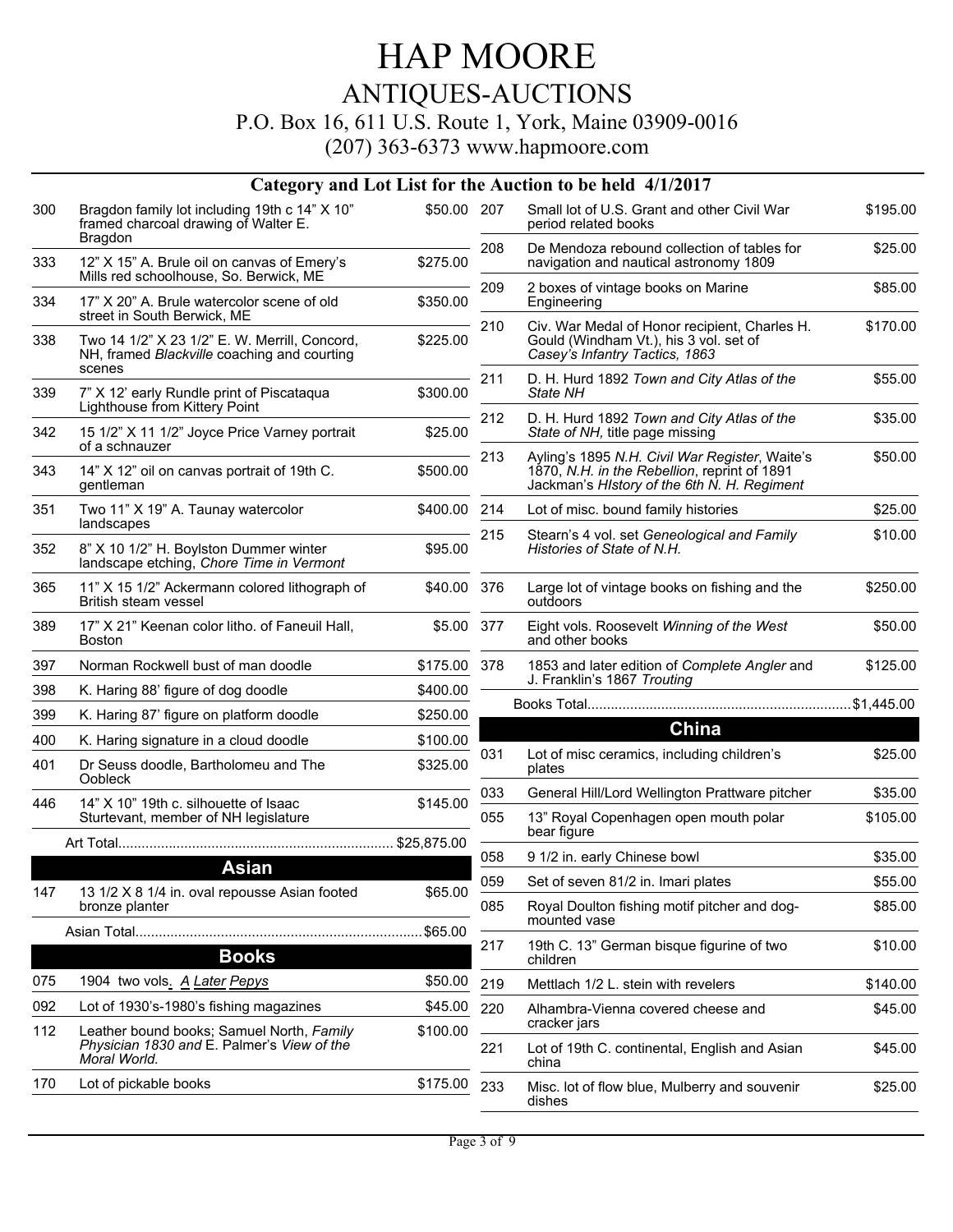### HAP MOORE ANTIQUES-AUCTIONS P.O. Box 16, 611 U.S. Route 1, York, Maine 03909-0016 (207) 363-6373 www.hapmoore.com

|     |                                                                      |            |     | Category and Lot List for the Auction to be held 4/1/2017          |            |
|-----|----------------------------------------------------------------------|------------|-----|--------------------------------------------------------------------|------------|
| 269 | Lot of Imari serving pieces                                          | \$25.00    |     | <b>Folk Art</b>                                                    |            |
| 270 | 12" Imari charger and 9 3/4" bowl                                    | \$200.00   | 236 | Hannah Stoughton's July 1800 Hartford                              | \$200.00   |
| 271 | Moss Rose and flow blue covered casseroles                           | \$25.00    |     | needlework sampler                                                 |            |
| 272 | Lot of four Royal Doulton toby mugs                                  | \$45.00    |     |                                                                    |            |
| 273 | 19th C. floral and vine decorated tea set                            | \$200.00   |     | <b>Furniture</b>                                                   |            |
| 275 | Three trays of better 19th C. ceramic                                | \$85.00    | 041 | Set of four 19th c. Shaker ladder back side<br>chairs              | \$50.00    |
| 276 | Large 19th C. decorated tea and desert set                           | \$25.00    | 042 | Wicker tea cart                                                    | \$50.00    |
| 281 | Large lot of Victorian copper luster pitchers                        | \$25.00    | 043 | Birch bark waste basket and cane stand                             | \$150.00   |
| 282 | Lot of 19th C. blue and white china                                  | \$25.00    | 044 | Set of four 19th C. grain-painted dining chairs                    | \$100.00   |
| 283 | Lot of five Bunnykins figurines                                      | \$55.00    | 045 | Fancy green wicker armchair                                        | \$100.00   |
| 284 | Canton ginger jar                                                    | \$20.00    | 046 | Pair of triangular seat wicker side chairs                         | \$25.00    |
| 354 | Johnson Bros. Clayton pattern flow blue<br>chamber pot               | \$10.00    | 047 | 3 tier 47 in. half round Victorian wire plant<br>stand             | \$100.00   |
| 369 | 8 1/2" Imari bowl                                                    | \$25.00    | 048 | Half-round 2 tier wrought iron garden stand                        | \$75.00    |
|     |                                                                      |            | 049 | Set of 6 spring steel garden chairs                                | \$200.00   |
| 191 | <b>Clocks</b><br>New Haven banjo clock                               | \$50.00    | 050 | American Federal Period brass and wire<br>firescreen               | \$150.00   |
| 192 | George Mitchell, Bristol, Conn. pillar and                           | \$100.00   | 051 | 19th C. cast iron cat andirons                                     | \$100.00   |
|     | scroll clock                                                         |            | 061 | Oval finely tapered leg stand                                      | \$25.00    |
| 193 | Seth Thomas 7.5" brass-framed ship's clock                           | \$100.00   | 062 | Fancy 26" diam. cast iron Victorian garden                         | \$100.00   |
| 194 | Seth Thomas 7.5" brass-framed ship's clock                           | \$150.00   |     | table in grape and leaf design                                     |            |
| 195 | 7 1/4" Chelsea ship's bell clock on mahogany<br>table mount          | \$600.00   | 066 | 19th C. Empire split column mirror with formal<br>lady tablet      | \$50.00    |
| 244 | Chelsea brass-framed clock with 10" diameter                         | \$975.00   | 067 | Bellflower inlaid NH Federal card table                            | \$1,500.00 |
|     | face                                                                 |            | 113 | 46" stylish two person wicker settee                               | \$25.00    |
| 330 | David Wood, Newburyport, mahogany tall<br>case clock                 | \$2,400.00 | 173 | 25 X16 X 11 in. 19th C. genre-decorated<br>Asian storage box       | \$10.00    |
|     |                                                                      |            | 175 | Set of 6 Roycroft mission oak dining chairs,<br>incl. 2 arm chairs | \$150.00   |
|     | <b>Dolls</b>                                                         |            |     |                                                                    |            |
| 440 | Leather body doll with two doll quilts                               | \$45.00    | 268 | Miniature birch blanket chest with rosette<br>carved front         | \$25.00    |
|     |                                                                      | \$45.00    | 301 | 34" shaped top cherry tipping tea table                            | \$150.00   |
|     | <b>Ephemera</b>                                                      |            | 302 | Cape Neddick paint-decorated banister back                         | \$350.00   |
| 070 | Collection of negatives of 19th C. ships                             | \$25.00    |     | chair                                                              |            |
| 071 | Colby's 1884 Atlas of Maine and Stuart's<br>1890-1891 Atlas of Maine | \$150.00   | 303 | Old black banister back chair                                      | \$135.00   |
| 216 | Paul Newman signed manuscript: Absence of                            | \$200.00   | 304 | Old red paint one drawer stand                                     | \$100.00   |
| 227 | Malice<br>1862-1863 Lowell (MA) High School                          | \$25.00    | 305 | Paint-decorated spider leg tipping candle<br>stand                 | \$225.00   |
|     | autograph book                                                       |            | 306 | Snake leg birch tripod candle stand                                | \$50.00    |
|     |                                                                      |            | 307 | 18th C. arched end pine blanket chest                              | \$225.00   |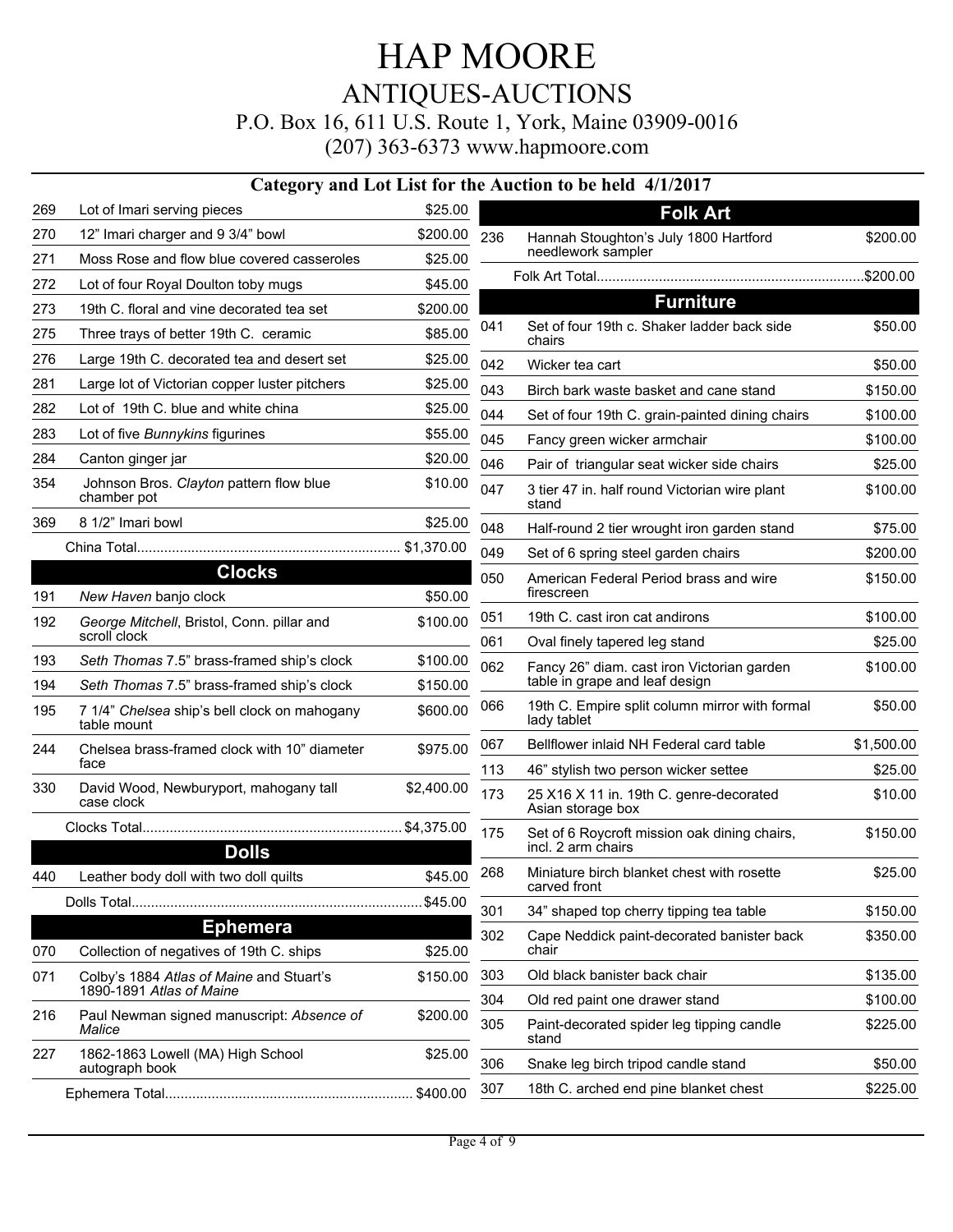#### P.O. Box 16, 611 U.S. Route 1, York, Maine 03909-0016

|            |                                                                                     |                        |            | Category and Lot List for the Auction to be held 4/1/2017                             |                    |
|------------|-------------------------------------------------------------------------------------|------------------------|------------|---------------------------------------------------------------------------------------|--------------------|
| 308        | Spanish foot Queen Anne armchair with rolled                                        | \$375.00 371           |            | Late 18th C. Chippendale corner chair                                                 | \$250.00           |
|            | arms                                                                                |                        | 372        | Spider leg maple candle stand                                                         | \$200.00           |
| 309<br>310 | Two section 37" 17th C. bun foot walnut chest<br>Four drawer 39" bracket base chest | \$6,200.00<br>\$500.00 | 373        | Tapered leg inlaid card table with cookie                                             | \$175.00           |
|            |                                                                                     |                        |            | corners                                                                               |                    |
| 311        | 39" graduated four drawer chest on bracket<br>base with scalloped center drop panel | \$200.00               | 374        | Fan back Windsor side chair                                                           | \$125.00           |
| 312        | 34" diameter maple tipping tea table on bird<br>cage base                           | \$50.00                | 375        | Graduated four drawer pine chest on bracket<br>base                                   | \$50.00            |
| 313        | 38" graduated four drawer figured birch chest                                       | \$950.00               | 379        | Three part floral folding screen                                                      | \$50.00            |
|            | on bracket base                                                                     |                        | 416        | Six drawer Union machinist chest                                                      | \$105.00           |
| 314        | 34" X24" 18th C. stretcher base one drawer                                          | \$165.00               | 428        | Early bow back Windsor armchair                                                       | \$75.00            |
|            | tavern table                                                                        |                        | 429        | Early bow back Windsor armchair                                                       | \$50.00            |
| 315        | 35" one drawer curly birch card table on<br>tapered legs                            | \$275.00               | 430        | 62" X 35 1/2" pine trestle table                                                      | \$275.00           |
| 316        | 30" miniature pine blanket chest                                                    | \$225.00               | 439        | Three drawer walnut Victorian child's bureau                                          | \$25.00            |
| 317        | 36" tapered leg birch drop leaf table                                               | \$25.00                |            |                                                                                       | \$19,055.00        |
| 318        | 36" demilune mahogany card table with bell                                          | \$50.00                |            | garden and architectural                                                              |                    |
|            | flower and other inlay                                                              |                        | 139        | 28 1/2 X 36 in. sculpted wrought iron window                                          | \$275.00           |
| 319        | 36" demilune card table                                                             | \$300.00               |            | grate                                                                                 |                    |
| 320        | 47" tapered leg deep drop leaf birch table                                          | \$50.00                | 140        | Two piece crossed arrows wrought iron gate                                            | \$45.00            |
| 321        | 42" tapered leg drop leaf table                                                     | \$25.00                |            |                                                                                       | \$320.00           |
| 322        | Turned leg one drawer maple stand                                                   | \$55.00                |            | <b>General</b>                                                                        |                    |
| 323        | Tapered leg one drawer mahogany stand with<br>backsplash                            | \$200.00               | 012<br>013 | 16" tapered mahogany hanging candle box<br>15.5" heart-carved hanging mahogany candle | \$25.00<br>\$55.00 |
| 324        | Shaped top cherry one drawer stand                                                  | \$50.00                |            | box                                                                                   |                    |
| 325        | Pair of Queen Anne Spanish foot side chairs                                         | \$175.00               | 014        | 14" heart-inlaid mahogany one drawer candle<br>box                                    | \$150.00           |
| 326        | Spanish foot and altered ladder-back side<br>chairs                                 | \$30.00                | 015        | 7 antique knitting shuttles                                                           | \$105.00           |
| 327        | 76" open top pine corner cupboard                                                   | \$350.00               | 016        | Lace-washing stick, lace patterns and<br>crimping tool                                | \$20.00            |
| 328        | Flat top NH maple highboy on ball and claw<br>feet                                  | \$2,400.00             | 017        | Table mount sewing box with cushion and<br>small sewing box                           | \$45.00            |
| 329        | Mid 18th C. three drawer pine blanket chest<br>on fancy scalloped base              | \$200.00               | 020        | Lot of 6 brass and enameled coin and snuff<br>boxes                                   | \$75.00            |
| 335        | Split column mirror with reverse-painted panel<br>of colonial house                 | \$25.00                | 021        | Lead tobacco box and tin shaving mirror                                               | \$45.00            |
| 336        | 31 1/2" mahogany Chippendale mirror                                                 | \$50.00                | 022        | 13" hanging Moneylender motif candle<br>sconce, brass candle tray and hanging brass   | \$20.00            |
| 337        | 21 1/2" mahogany Chippendale mirror                                                 | \$55.00                |            | box                                                                                   |                    |
| 340        | Mirror with reverse-painted panel of sleeping<br>dog on stool                       | \$50.00                | 023        | 19th C. 3 tier hanging wooden spoon rack                                              | \$325.00           |
| 349        |                                                                                     |                        | 024        | 4 Copper food molds                                                                   | \$100.00           |
|            | Set of twelve 19th C. rod and spindle back<br>dining chairs                         | \$200.00               | 025        | Basket of decorated ceramic carpet balls                                              | \$25.00            |
| 363        | 18th C. flax wheel in original finish                                               | \$75.00                | 030        | 19th c. sycamore cheese-maker's stool                                                 | \$65.00            |
| 370        | 19th C. mahogany deep drop leaf table with<br>shaped skirt and fluted legs          | \$150.00               | 034        | Prattware house-form money box, 2<br>Staffordshire houses and whippet inkstand        | \$200.00           |
|            |                                                                                     |                        |            |                                                                                       |                    |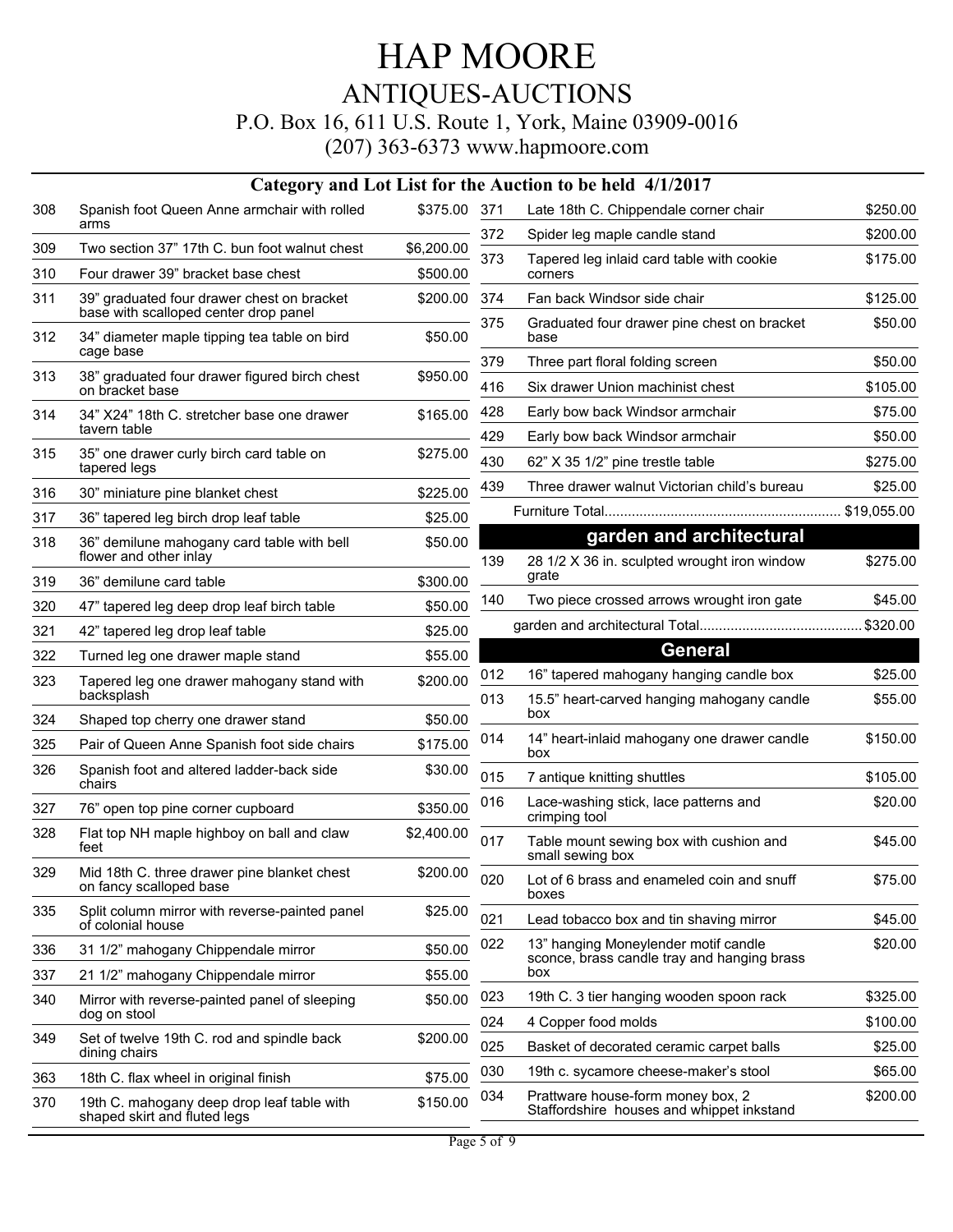#### P.O. Box 16, 611 U.S. Route 1, York, Maine 03909-0016

|     |                                                                              |             |            | Category and Lot List for the Auction to be held 4/1/2017                 |                     |
|-----|------------------------------------------------------------------------------|-------------|------------|---------------------------------------------------------------------------|---------------------|
| 036 | 18th C. brass and wrought iron long-handled<br>coal pan                      | \$30.00 411 |            | 1846 Pat. Shaw & Clark, Biiddeford, ME cast<br>iron sewing machine        | \$700.00            |
| 039 | 31" 19th C. three-masted ship model                                          | \$25.00     | 432        | Fancy ornamental brass-framed Victorian                                   | \$200.00            |
| 073 | Collection of 9 table top lighthouses                                        | \$175.00    |            | mirror                                                                    |                     |
| 074 | Eleven early 20th C. Cyrus Dallin archery                                    | \$35.00     | 434        | Boxed tole spice set                                                      | \$25.00             |
|     | medals                                                                       |             | 438        | Lot of primitive early American accessories                               | \$55.00             |
| 076 | Pair of figural 1929 cast iron bookends with<br>Lindbergh image, The Aviator | \$50.00     | 466        | 28" 19th C pine hanging spoon rack                                        | \$65.00             |
| 107 | Cast iron fireback, marked Virga 1737                                        | \$125.00    | 487        | Singer Featherweight sewing machine                                       | \$150.00            |
| 190 | Pair of 18th C. hand wrought scissors                                        | \$10.00     | 490        | Lot of 19th C desk and table items                                        | \$75.00             |
| 199 | 5 3/4" brass-framed barometer                                                | \$25.00     |            |                                                                           |                     |
| 223 | James Dixon pewter teapot and 3 Queen's<br>Hotel tankards                    | \$45.00     | 279        | <b>Glass</b><br>7 1/4" Sandwich Vaseline glass candlestick                | \$50.00             |
| 224 | 2 fancy lady's French Victorian beaded<br>purses                             | \$125.00    | 280        | Lot of better colored and clear glass Victorian<br>glassware              | \$55.00             |
| 230 | 13 1/2" early 20th C. molded composition                                     | \$25.00     | 431        | Lot of Bohemian glass cordials and decanters                              | \$55.00             |
| 267 | bulldog figure<br>Lot of 19th C. domestic household                          | \$65.00     | 435        | Victorian caster set, pickle jar and opened<br>dish with putti            | \$65.00             |
|     | woodenware                                                                   |             | 437        | Etched crystal pitcher and goblets                                        | \$45.00             |
| 277 | Early tin twelve hole candle mold, tin candle<br>and skater's lanterns       | \$125.00    |            |                                                                           |                     |
| 287 | Bluebill and pintail decoys                                                  | \$55.00     |            | <b>Jewelry</b>                                                            |                     |
| 291 | Bell metal mortar and pestle                                                 | \$100.00    | 040        | Sterling lapel watch                                                      | \$25.00             |
| 295 | James Dixon pewter coffee pot                                                | \$25.00     | 068        | Mixed gold and gold-filled lot of jewelry                                 | \$195.00            |
| 331 | Long-handled brass bed warmer and wrought<br>iron peel                       | \$25.00     | 069<br>078 | Lot of misc. sterling jewelry<br>Lot of Southwestern silver and turquoise | \$65.00<br>\$275.00 |
| 332 | Three 19th C. brass fireside buckets                                         | \$60.00     |            | jewelry.                                                                  |                     |
| 341 | 38" Joseph Somalvico & Co., London,<br>hanging barometer                     | \$150.00    | 079        | Pair of sterling drop earrings                                            | \$45.00             |
| 355 | 6 1/2" paint-decorated pantry box                                            | \$50.00     | 080        | Small lot of mixed gold, sterling, and jade<br>jewelry                    | \$300.00            |
| 356 | Seven container boxed spice set                                              | \$25.00     | 081        | Lot of costume jewelry                                                    | \$500.00            |
| 357 | 12"standing sailor doorstop                                                  | \$200.00    | 082        | Kenneth Cole, Movado and two other men's                                  | \$25.00             |
| 358 | 8" cast iron maiden doorstop                                                 | \$70.00     |            | designer watches in orig. case                                            |                     |
| 359 | 11" X 9' cast bronze 1903 R. Rhodes sculpted                                 | \$75.00     | 096        | 18K yellow gold 2.3 ct. diamond ring 2.3                                  | \$6,100.00          |
|     | plaque depicting young maiden at well                                        |             | 097        | Lady's 14K yellow gold flexible link bracelet                             | \$385.00            |
| 361 | 19th C. fire screen with pettipoint panel<br>depicting squirrel              | \$50.00     | 098        | Ladies 14K yellow gold 1/2" wide flexible link<br>bracelet                | \$350.00            |
| 368 | 11" Boardman pewter coffee pot                                               | \$55.00     | 099        | 14K three chain gold necklace                                             | \$875.00            |
| 380 | 1904 St. Louis World's Fair medal and guide<br>book                          | \$250.00    | 100        | 14k yellow gold diamond wedding set                                       | \$325.00            |
| 386 | 1879 gold head presentation walking stick                                    | \$25.00     | 101        | 14K yellow gold antique diamond ring                                      | \$300.00            |
| 410 | Aspergillum (scepter) Pat. 1876                                              | \$100.00    | 102        | Costume jewelry and misc. metals lot                                      | \$125.00            |
|     |                                                                              |             | 105        | Mixed lot of family stick pins and hat pins                               | \$205.00            |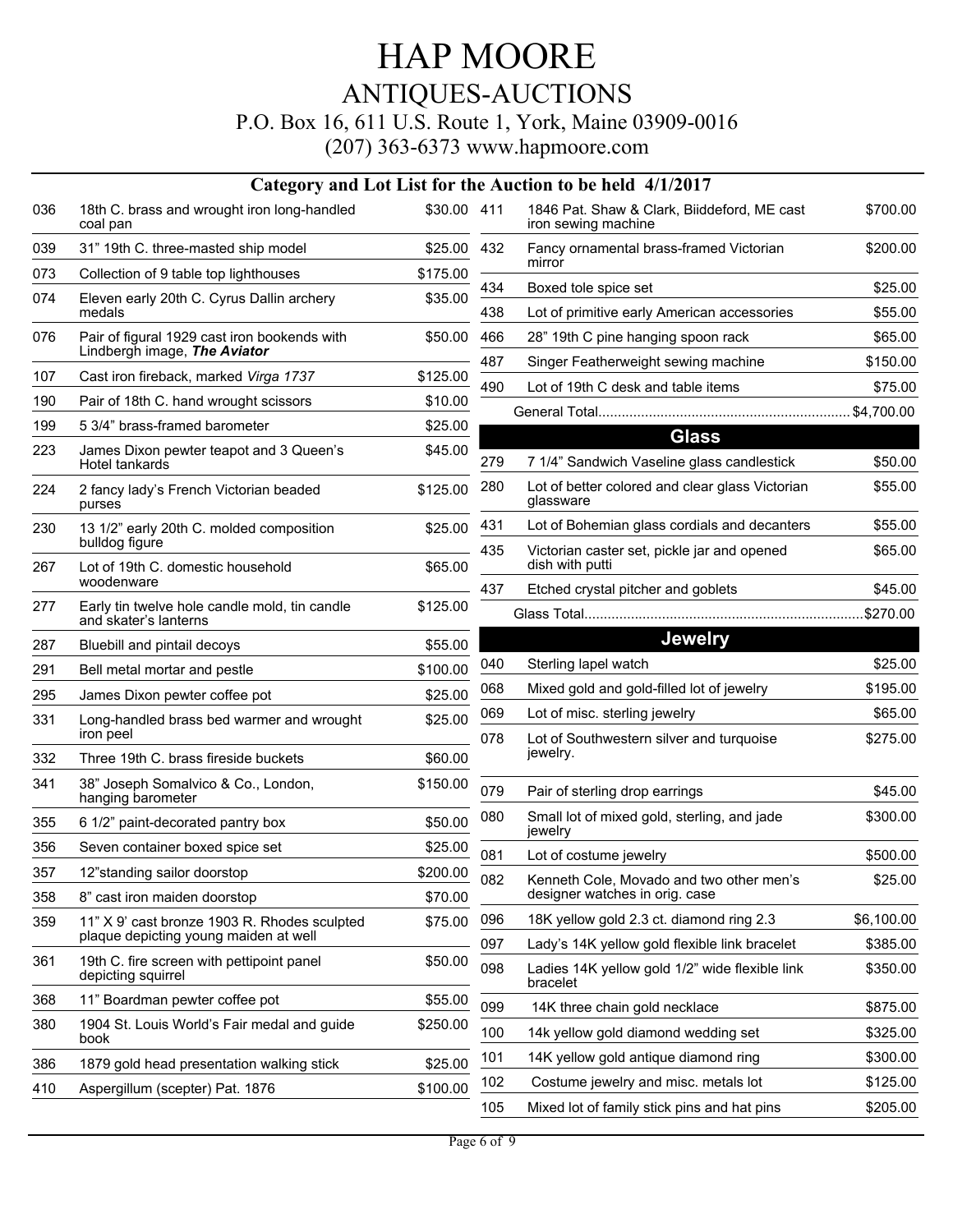### HAP MOORE ANTIQUES-AUCTIONS P.O. Box 16, 611 U.S. Route 1, York, Maine 03909-0016 (207) 363-6373 www.hapmoore.com

| 106<br>Mixed lot of better Victorian costume jewelry<br>\$750.00 469<br>Lady's 14k twisted wire link bracelet<br>161<br>Tapered 14K gold bar pin<br>\$400.00<br>470<br>Lot of lady's assorted 14k earrings<br>\$325.00<br>166<br>Ladies 14K gold and diamond fashion ring<br>\$1,500.00<br>471<br>Lot of sterling jewelry and cordials<br>\$65.00<br>167<br>Ladies 14K gold, diamond and ruby wrist<br>\$475.00<br>Lady's 14k and diamond link bracelet<br>\$175.00<br>472<br>watch<br>Lady's 14k, diamond and ruby flexible link<br>\$300.00<br>473<br>344<br>Small lot of mourning jewelry<br>\$330.00<br>bracelet<br>345<br>Early sterling TWA stewardess pin<br>\$75.00<br>474<br>14k crescent moon brooch with sapphires and<br>\$95.00<br>seed pearls<br>Early 20th C. pin, Prohibition Prize<br>346<br>\$10.00<br>475<br>\$65.00<br>Lady's 18k, diamond and citrine ring<br>347<br>Small lot of early Italian sterling items<br>\$45.00<br>476<br>18k and diamond brooch with matching<br>\$725.00<br>381<br>Mixed lot of sterling jewelry and other rings<br>\$55.00<br>earrings<br>and pins<br>Lady's 18k, diamond and black enamel<br>\$200.00<br>477<br>382<br>Large lot of costume jewelry<br>\$105.00<br>brooch designed as high heel shoe<br>Mixed gold and gold-filled jewelry lot<br>384<br>\$1,450.00<br>\$225.00<br>478<br>Lady's 14k and diamond bangle bracelet<br>385<br>Lot of sterling jewelry<br>\$45.00<br>479<br>14k cameo and diamond brooch<br>388<br>Large lot of costume jewelry<br>\$245.00<br>480<br>14k flexible link bracelet<br>390<br>Lot of mixed gold jewelry<br>\$225.00<br>481<br>\$75.00<br>Tiffany sterling bracelet<br>391<br>Costume jewelry lot<br>\$45.00<br>482<br>Three 14k bracelets<br>\$975.00<br>407<br>AV signed Navajo sterling pendant<br>\$45.00<br>483<br>Lot of gold and sterling jewelry<br>408<br>Sterling heart-form Zuni brooch<br>\$25.00<br>484<br>Lot of gold-filled jewelry<br>\$65.00<br>409<br>Pair of sterling Zuni earrings<br>\$15.00<br>489<br>\$25.00<br>Invicta diving watch<br>412<br>14k diamond and sapphire lady's ring<br>\$325.00<br>413<br>Lot of mixed gold chains and amethyst ring<br>\$800.00<br>License plates<br>Lot of gold-filled jewelry<br>\$125.00<br>414<br>418<br>6" X 7" Maine red porcelain license plate #991<br>\$450.00<br>\$135.00<br>451<br>Lot of costume jewelry<br>419<br>9 1/2" X 6" Maine red porcelain license plate<br>\$275.00<br>#2581<br>454<br>Lot of sterling jewelry<br>\$85.00<br>\$120.00<br>420<br>9 1/2" X 6" Maine red porcelain Maine license<br>Lady's 18k and multi stone flexible bracelet<br>\$1,075.00<br>455<br>plate #3706<br>456<br>Small lot of cameo jewelry<br>\$35.00<br>421<br>Three 6" X 9 1/2" yellow on black porcelain<br>\$350.00<br>Maine license plates #B191<br>\$85.00<br>457<br>Lot of sterling jewelry with stones<br>14 1/2" X 5 1/4" 1915 blue on white porcelain<br>422<br>\$100.00<br>\$25.00<br>458<br>Man's Invicta watch<br>Maine license plate #2218<br>459<br>Lady's 18k bracelet<br>\$900.00<br>423<br>\$30.00<br>Two 12 1/4" X 6" 1936 black on yellow<br>Oklahoma license plates #72R994<br>460<br>Lot of mixed gold jewelry<br>\$875.00<br>\$30.00<br>12" X 5 1/2" 1936 black on grey Oregon<br>424<br>Lot of costume jewelry<br>\$105.00<br>461<br>license plate #271488<br>462<br>Lot of handmade and designer jewelry<br>\$185.00<br>425<br>Two 11 14" X 5 1/4" Illinois 1936 gray on<br>\$10.00<br>463<br>Lot of mixed gold and gold-filled jewelry<br>\$25.00<br>black license plate #1.210.459<br>Lot of sterling jewelry<br>464<br>\$45.00<br>426<br>Two 12" X 6" 1956 Maine black on yellow<br>\$35.00<br>license plate #88.884<br>Lady's 18k and enamel hinged bangle<br>467<br>\$375.00<br>bracelet<br>\$30.00<br>427<br>Three Maine license plates: 13 1/2" X 5 1/2"<br>1917 black on white #8-649, 14 1/2" X 5 3/8"<br>468<br>Lady's 14k link bracelet<br>\$275.00<br>1916 black #5863 and 11" X 6' 1919 white on | Category and Lot List for the Auction to be held 4/1/2017 |  |  |  |          |  |  |  |
|--------------------------------------------------------------------------------------------------------------------------------------------------------------------------------------------------------------------------------------------------------------------------------------------------------------------------------------------------------------------------------------------------------------------------------------------------------------------------------------------------------------------------------------------------------------------------------------------------------------------------------------------------------------------------------------------------------------------------------------------------------------------------------------------------------------------------------------------------------------------------------------------------------------------------------------------------------------------------------------------------------------------------------------------------------------------------------------------------------------------------------------------------------------------------------------------------------------------------------------------------------------------------------------------------------------------------------------------------------------------------------------------------------------------------------------------------------------------------------------------------------------------------------------------------------------------------------------------------------------------------------------------------------------------------------------------------------------------------------------------------------------------------------------------------------------------------------------------------------------------------------------------------------------------------------------------------------------------------------------------------------------------------------------------------------------------------------------------------------------------------------------------------------------------------------------------------------------------------------------------------------------------------------------------------------------------------------------------------------------------------------------------------------------------------------------------------------------------------------------------------------------------------------------------------------------------------------------------------------------------------------------------------------------------------------------------------------------------------------------------------------------------------------------------------------------------------------------------------------------------------------------------------------------------------------------------------------------------------------------------------------------------------------------------------------------------------------------------------------------------------------------------------------------------------------------------------------------------------------------------------------------------------------------------------------------------------------------------------------------------------------------------------------------------------------------------------------------------------------------------------------------------------------------------------------------------------------------------------------------------------------------------------------------------------------------------------------------------------------------------------------------------------------------------------------------------------------------------------------------------------------------------------------------------------------------------------------------------------------------------|-----------------------------------------------------------|--|--|--|----------|--|--|--|
|                                                                                                                                                                                                                                                                                                                                                                                                                                                                                                                                                                                                                                                                                                                                                                                                                                                                                                                                                                                                                                                                                                                                                                                                                                                                                                                                                                                                                                                                                                                                                                                                                                                                                                                                                                                                                                                                                                                                                                                                                                                                                                                                                                                                                                                                                                                                                                                                                                                                                                                                                                                                                                                                                                                                                                                                                                                                                                                                                                                                                                                                                                                                                                                                                                                                                                                                                                                                                                                                                                                                                                                                                                                                                                                                                                                                                                                                                                                                                                                            |                                                           |  |  |  | \$300.00 |  |  |  |
|                                                                                                                                                                                                                                                                                                                                                                                                                                                                                                                                                                                                                                                                                                                                                                                                                                                                                                                                                                                                                                                                                                                                                                                                                                                                                                                                                                                                                                                                                                                                                                                                                                                                                                                                                                                                                                                                                                                                                                                                                                                                                                                                                                                                                                                                                                                                                                                                                                                                                                                                                                                                                                                                                                                                                                                                                                                                                                                                                                                                                                                                                                                                                                                                                                                                                                                                                                                                                                                                                                                                                                                                                                                                                                                                                                                                                                                                                                                                                                                            |                                                           |  |  |  |          |  |  |  |
|                                                                                                                                                                                                                                                                                                                                                                                                                                                                                                                                                                                                                                                                                                                                                                                                                                                                                                                                                                                                                                                                                                                                                                                                                                                                                                                                                                                                                                                                                                                                                                                                                                                                                                                                                                                                                                                                                                                                                                                                                                                                                                                                                                                                                                                                                                                                                                                                                                                                                                                                                                                                                                                                                                                                                                                                                                                                                                                                                                                                                                                                                                                                                                                                                                                                                                                                                                                                                                                                                                                                                                                                                                                                                                                                                                                                                                                                                                                                                                                            |                                                           |  |  |  |          |  |  |  |
|                                                                                                                                                                                                                                                                                                                                                                                                                                                                                                                                                                                                                                                                                                                                                                                                                                                                                                                                                                                                                                                                                                                                                                                                                                                                                                                                                                                                                                                                                                                                                                                                                                                                                                                                                                                                                                                                                                                                                                                                                                                                                                                                                                                                                                                                                                                                                                                                                                                                                                                                                                                                                                                                                                                                                                                                                                                                                                                                                                                                                                                                                                                                                                                                                                                                                                                                                                                                                                                                                                                                                                                                                                                                                                                                                                                                                                                                                                                                                                                            |                                                           |  |  |  |          |  |  |  |
|                                                                                                                                                                                                                                                                                                                                                                                                                                                                                                                                                                                                                                                                                                                                                                                                                                                                                                                                                                                                                                                                                                                                                                                                                                                                                                                                                                                                                                                                                                                                                                                                                                                                                                                                                                                                                                                                                                                                                                                                                                                                                                                                                                                                                                                                                                                                                                                                                                                                                                                                                                                                                                                                                                                                                                                                                                                                                                                                                                                                                                                                                                                                                                                                                                                                                                                                                                                                                                                                                                                                                                                                                                                                                                                                                                                                                                                                                                                                                                                            |                                                           |  |  |  |          |  |  |  |
|                                                                                                                                                                                                                                                                                                                                                                                                                                                                                                                                                                                                                                                                                                                                                                                                                                                                                                                                                                                                                                                                                                                                                                                                                                                                                                                                                                                                                                                                                                                                                                                                                                                                                                                                                                                                                                                                                                                                                                                                                                                                                                                                                                                                                                                                                                                                                                                                                                                                                                                                                                                                                                                                                                                                                                                                                                                                                                                                                                                                                                                                                                                                                                                                                                                                                                                                                                                                                                                                                                                                                                                                                                                                                                                                                                                                                                                                                                                                                                                            |                                                           |  |  |  |          |  |  |  |
|                                                                                                                                                                                                                                                                                                                                                                                                                                                                                                                                                                                                                                                                                                                                                                                                                                                                                                                                                                                                                                                                                                                                                                                                                                                                                                                                                                                                                                                                                                                                                                                                                                                                                                                                                                                                                                                                                                                                                                                                                                                                                                                                                                                                                                                                                                                                                                                                                                                                                                                                                                                                                                                                                                                                                                                                                                                                                                                                                                                                                                                                                                                                                                                                                                                                                                                                                                                                                                                                                                                                                                                                                                                                                                                                                                                                                                                                                                                                                                                            |                                                           |  |  |  |          |  |  |  |
|                                                                                                                                                                                                                                                                                                                                                                                                                                                                                                                                                                                                                                                                                                                                                                                                                                                                                                                                                                                                                                                                                                                                                                                                                                                                                                                                                                                                                                                                                                                                                                                                                                                                                                                                                                                                                                                                                                                                                                                                                                                                                                                                                                                                                                                                                                                                                                                                                                                                                                                                                                                                                                                                                                                                                                                                                                                                                                                                                                                                                                                                                                                                                                                                                                                                                                                                                                                                                                                                                                                                                                                                                                                                                                                                                                                                                                                                                                                                                                                            |                                                           |  |  |  |          |  |  |  |
|                                                                                                                                                                                                                                                                                                                                                                                                                                                                                                                                                                                                                                                                                                                                                                                                                                                                                                                                                                                                                                                                                                                                                                                                                                                                                                                                                                                                                                                                                                                                                                                                                                                                                                                                                                                                                                                                                                                                                                                                                                                                                                                                                                                                                                                                                                                                                                                                                                                                                                                                                                                                                                                                                                                                                                                                                                                                                                                                                                                                                                                                                                                                                                                                                                                                                                                                                                                                                                                                                                                                                                                                                                                                                                                                                                                                                                                                                                                                                                                            |                                                           |  |  |  |          |  |  |  |
|                                                                                                                                                                                                                                                                                                                                                                                                                                                                                                                                                                                                                                                                                                                                                                                                                                                                                                                                                                                                                                                                                                                                                                                                                                                                                                                                                                                                                                                                                                                                                                                                                                                                                                                                                                                                                                                                                                                                                                                                                                                                                                                                                                                                                                                                                                                                                                                                                                                                                                                                                                                                                                                                                                                                                                                                                                                                                                                                                                                                                                                                                                                                                                                                                                                                                                                                                                                                                                                                                                                                                                                                                                                                                                                                                                                                                                                                                                                                                                                            |                                                           |  |  |  |          |  |  |  |
|                                                                                                                                                                                                                                                                                                                                                                                                                                                                                                                                                                                                                                                                                                                                                                                                                                                                                                                                                                                                                                                                                                                                                                                                                                                                                                                                                                                                                                                                                                                                                                                                                                                                                                                                                                                                                                                                                                                                                                                                                                                                                                                                                                                                                                                                                                                                                                                                                                                                                                                                                                                                                                                                                                                                                                                                                                                                                                                                                                                                                                                                                                                                                                                                                                                                                                                                                                                                                                                                                                                                                                                                                                                                                                                                                                                                                                                                                                                                                                                            |                                                           |  |  |  |          |  |  |  |
|                                                                                                                                                                                                                                                                                                                                                                                                                                                                                                                                                                                                                                                                                                                                                                                                                                                                                                                                                                                                                                                                                                                                                                                                                                                                                                                                                                                                                                                                                                                                                                                                                                                                                                                                                                                                                                                                                                                                                                                                                                                                                                                                                                                                                                                                                                                                                                                                                                                                                                                                                                                                                                                                                                                                                                                                                                                                                                                                                                                                                                                                                                                                                                                                                                                                                                                                                                                                                                                                                                                                                                                                                                                                                                                                                                                                                                                                                                                                                                                            |                                                           |  |  |  | \$25.00  |  |  |  |
|                                                                                                                                                                                                                                                                                                                                                                                                                                                                                                                                                                                                                                                                                                                                                                                                                                                                                                                                                                                                                                                                                                                                                                                                                                                                                                                                                                                                                                                                                                                                                                                                                                                                                                                                                                                                                                                                                                                                                                                                                                                                                                                                                                                                                                                                                                                                                                                                                                                                                                                                                                                                                                                                                                                                                                                                                                                                                                                                                                                                                                                                                                                                                                                                                                                                                                                                                                                                                                                                                                                                                                                                                                                                                                                                                                                                                                                                                                                                                                                            |                                                           |  |  |  | \$360.00 |  |  |  |
|                                                                                                                                                                                                                                                                                                                                                                                                                                                                                                                                                                                                                                                                                                                                                                                                                                                                                                                                                                                                                                                                                                                                                                                                                                                                                                                                                                                                                                                                                                                                                                                                                                                                                                                                                                                                                                                                                                                                                                                                                                                                                                                                                                                                                                                                                                                                                                                                                                                                                                                                                                                                                                                                                                                                                                                                                                                                                                                                                                                                                                                                                                                                                                                                                                                                                                                                                                                                                                                                                                                                                                                                                                                                                                                                                                                                                                                                                                                                                                                            |                                                           |  |  |  |          |  |  |  |
|                                                                                                                                                                                                                                                                                                                                                                                                                                                                                                                                                                                                                                                                                                                                                                                                                                                                                                                                                                                                                                                                                                                                                                                                                                                                                                                                                                                                                                                                                                                                                                                                                                                                                                                                                                                                                                                                                                                                                                                                                                                                                                                                                                                                                                                                                                                                                                                                                                                                                                                                                                                                                                                                                                                                                                                                                                                                                                                                                                                                                                                                                                                                                                                                                                                                                                                                                                                                                                                                                                                                                                                                                                                                                                                                                                                                                                                                                                                                                                                            |                                                           |  |  |  |          |  |  |  |
|                                                                                                                                                                                                                                                                                                                                                                                                                                                                                                                                                                                                                                                                                                                                                                                                                                                                                                                                                                                                                                                                                                                                                                                                                                                                                                                                                                                                                                                                                                                                                                                                                                                                                                                                                                                                                                                                                                                                                                                                                                                                                                                                                                                                                                                                                                                                                                                                                                                                                                                                                                                                                                                                                                                                                                                                                                                                                                                                                                                                                                                                                                                                                                                                                                                                                                                                                                                                                                                                                                                                                                                                                                                                                                                                                                                                                                                                                                                                                                                            |                                                           |  |  |  | \$400.00 |  |  |  |
|                                                                                                                                                                                                                                                                                                                                                                                                                                                                                                                                                                                                                                                                                                                                                                                                                                                                                                                                                                                                                                                                                                                                                                                                                                                                                                                                                                                                                                                                                                                                                                                                                                                                                                                                                                                                                                                                                                                                                                                                                                                                                                                                                                                                                                                                                                                                                                                                                                                                                                                                                                                                                                                                                                                                                                                                                                                                                                                                                                                                                                                                                                                                                                                                                                                                                                                                                                                                                                                                                                                                                                                                                                                                                                                                                                                                                                                                                                                                                                                            |                                                           |  |  |  |          |  |  |  |
|                                                                                                                                                                                                                                                                                                                                                                                                                                                                                                                                                                                                                                                                                                                                                                                                                                                                                                                                                                                                                                                                                                                                                                                                                                                                                                                                                                                                                                                                                                                                                                                                                                                                                                                                                                                                                                                                                                                                                                                                                                                                                                                                                                                                                                                                                                                                                                                                                                                                                                                                                                                                                                                                                                                                                                                                                                                                                                                                                                                                                                                                                                                                                                                                                                                                                                                                                                                                                                                                                                                                                                                                                                                                                                                                                                                                                                                                                                                                                                                            |                                                           |  |  |  |          |  |  |  |
|                                                                                                                                                                                                                                                                                                                                                                                                                                                                                                                                                                                                                                                                                                                                                                                                                                                                                                                                                                                                                                                                                                                                                                                                                                                                                                                                                                                                                                                                                                                                                                                                                                                                                                                                                                                                                                                                                                                                                                                                                                                                                                                                                                                                                                                                                                                                                                                                                                                                                                                                                                                                                                                                                                                                                                                                                                                                                                                                                                                                                                                                                                                                                                                                                                                                                                                                                                                                                                                                                                                                                                                                                                                                                                                                                                                                                                                                                                                                                                                            |                                                           |  |  |  |          |  |  |  |
|                                                                                                                                                                                                                                                                                                                                                                                                                                                                                                                                                                                                                                                                                                                                                                                                                                                                                                                                                                                                                                                                                                                                                                                                                                                                                                                                                                                                                                                                                                                                                                                                                                                                                                                                                                                                                                                                                                                                                                                                                                                                                                                                                                                                                                                                                                                                                                                                                                                                                                                                                                                                                                                                                                                                                                                                                                                                                                                                                                                                                                                                                                                                                                                                                                                                                                                                                                                                                                                                                                                                                                                                                                                                                                                                                                                                                                                                                                                                                                                            |                                                           |  |  |  |          |  |  |  |
|                                                                                                                                                                                                                                                                                                                                                                                                                                                                                                                                                                                                                                                                                                                                                                                                                                                                                                                                                                                                                                                                                                                                                                                                                                                                                                                                                                                                                                                                                                                                                                                                                                                                                                                                                                                                                                                                                                                                                                                                                                                                                                                                                                                                                                                                                                                                                                                                                                                                                                                                                                                                                                                                                                                                                                                                                                                                                                                                                                                                                                                                                                                                                                                                                                                                                                                                                                                                                                                                                                                                                                                                                                                                                                                                                                                                                                                                                                                                                                                            |                                                           |  |  |  |          |  |  |  |
|                                                                                                                                                                                                                                                                                                                                                                                                                                                                                                                                                                                                                                                                                                                                                                                                                                                                                                                                                                                                                                                                                                                                                                                                                                                                                                                                                                                                                                                                                                                                                                                                                                                                                                                                                                                                                                                                                                                                                                                                                                                                                                                                                                                                                                                                                                                                                                                                                                                                                                                                                                                                                                                                                                                                                                                                                                                                                                                                                                                                                                                                                                                                                                                                                                                                                                                                                                                                                                                                                                                                                                                                                                                                                                                                                                                                                                                                                                                                                                                            |                                                           |  |  |  |          |  |  |  |
|                                                                                                                                                                                                                                                                                                                                                                                                                                                                                                                                                                                                                                                                                                                                                                                                                                                                                                                                                                                                                                                                                                                                                                                                                                                                                                                                                                                                                                                                                                                                                                                                                                                                                                                                                                                                                                                                                                                                                                                                                                                                                                                                                                                                                                                                                                                                                                                                                                                                                                                                                                                                                                                                                                                                                                                                                                                                                                                                                                                                                                                                                                                                                                                                                                                                                                                                                                                                                                                                                                                                                                                                                                                                                                                                                                                                                                                                                                                                                                                            |                                                           |  |  |  |          |  |  |  |
|                                                                                                                                                                                                                                                                                                                                                                                                                                                                                                                                                                                                                                                                                                                                                                                                                                                                                                                                                                                                                                                                                                                                                                                                                                                                                                                                                                                                                                                                                                                                                                                                                                                                                                                                                                                                                                                                                                                                                                                                                                                                                                                                                                                                                                                                                                                                                                                                                                                                                                                                                                                                                                                                                                                                                                                                                                                                                                                                                                                                                                                                                                                                                                                                                                                                                                                                                                                                                                                                                                                                                                                                                                                                                                                                                                                                                                                                                                                                                                                            |                                                           |  |  |  |          |  |  |  |
|                                                                                                                                                                                                                                                                                                                                                                                                                                                                                                                                                                                                                                                                                                                                                                                                                                                                                                                                                                                                                                                                                                                                                                                                                                                                                                                                                                                                                                                                                                                                                                                                                                                                                                                                                                                                                                                                                                                                                                                                                                                                                                                                                                                                                                                                                                                                                                                                                                                                                                                                                                                                                                                                                                                                                                                                                                                                                                                                                                                                                                                                                                                                                                                                                                                                                                                                                                                                                                                                                                                                                                                                                                                                                                                                                                                                                                                                                                                                                                                            |                                                           |  |  |  |          |  |  |  |
|                                                                                                                                                                                                                                                                                                                                                                                                                                                                                                                                                                                                                                                                                                                                                                                                                                                                                                                                                                                                                                                                                                                                                                                                                                                                                                                                                                                                                                                                                                                                                                                                                                                                                                                                                                                                                                                                                                                                                                                                                                                                                                                                                                                                                                                                                                                                                                                                                                                                                                                                                                                                                                                                                                                                                                                                                                                                                                                                                                                                                                                                                                                                                                                                                                                                                                                                                                                                                                                                                                                                                                                                                                                                                                                                                                                                                                                                                                                                                                                            |                                                           |  |  |  |          |  |  |  |
|                                                                                                                                                                                                                                                                                                                                                                                                                                                                                                                                                                                                                                                                                                                                                                                                                                                                                                                                                                                                                                                                                                                                                                                                                                                                                                                                                                                                                                                                                                                                                                                                                                                                                                                                                                                                                                                                                                                                                                                                                                                                                                                                                                                                                                                                                                                                                                                                                                                                                                                                                                                                                                                                                                                                                                                                                                                                                                                                                                                                                                                                                                                                                                                                                                                                                                                                                                                                                                                                                                                                                                                                                                                                                                                                                                                                                                                                                                                                                                                            |                                                           |  |  |  |          |  |  |  |
|                                                                                                                                                                                                                                                                                                                                                                                                                                                                                                                                                                                                                                                                                                                                                                                                                                                                                                                                                                                                                                                                                                                                                                                                                                                                                                                                                                                                                                                                                                                                                                                                                                                                                                                                                                                                                                                                                                                                                                                                                                                                                                                                                                                                                                                                                                                                                                                                                                                                                                                                                                                                                                                                                                                                                                                                                                                                                                                                                                                                                                                                                                                                                                                                                                                                                                                                                                                                                                                                                                                                                                                                                                                                                                                                                                                                                                                                                                                                                                                            |                                                           |  |  |  |          |  |  |  |
|                                                                                                                                                                                                                                                                                                                                                                                                                                                                                                                                                                                                                                                                                                                                                                                                                                                                                                                                                                                                                                                                                                                                                                                                                                                                                                                                                                                                                                                                                                                                                                                                                                                                                                                                                                                                                                                                                                                                                                                                                                                                                                                                                                                                                                                                                                                                                                                                                                                                                                                                                                                                                                                                                                                                                                                                                                                                                                                                                                                                                                                                                                                                                                                                                                                                                                                                                                                                                                                                                                                                                                                                                                                                                                                                                                                                                                                                                                                                                                                            |                                                           |  |  |  |          |  |  |  |
|                                                                                                                                                                                                                                                                                                                                                                                                                                                                                                                                                                                                                                                                                                                                                                                                                                                                                                                                                                                                                                                                                                                                                                                                                                                                                                                                                                                                                                                                                                                                                                                                                                                                                                                                                                                                                                                                                                                                                                                                                                                                                                                                                                                                                                                                                                                                                                                                                                                                                                                                                                                                                                                                                                                                                                                                                                                                                                                                                                                                                                                                                                                                                                                                                                                                                                                                                                                                                                                                                                                                                                                                                                                                                                                                                                                                                                                                                                                                                                                            |                                                           |  |  |  |          |  |  |  |
|                                                                                                                                                                                                                                                                                                                                                                                                                                                                                                                                                                                                                                                                                                                                                                                                                                                                                                                                                                                                                                                                                                                                                                                                                                                                                                                                                                                                                                                                                                                                                                                                                                                                                                                                                                                                                                                                                                                                                                                                                                                                                                                                                                                                                                                                                                                                                                                                                                                                                                                                                                                                                                                                                                                                                                                                                                                                                                                                                                                                                                                                                                                                                                                                                                                                                                                                                                                                                                                                                                                                                                                                                                                                                                                                                                                                                                                                                                                                                                                            |                                                           |  |  |  |          |  |  |  |
|                                                                                                                                                                                                                                                                                                                                                                                                                                                                                                                                                                                                                                                                                                                                                                                                                                                                                                                                                                                                                                                                                                                                                                                                                                                                                                                                                                                                                                                                                                                                                                                                                                                                                                                                                                                                                                                                                                                                                                                                                                                                                                                                                                                                                                                                                                                                                                                                                                                                                                                                                                                                                                                                                                                                                                                                                                                                                                                                                                                                                                                                                                                                                                                                                                                                                                                                                                                                                                                                                                                                                                                                                                                                                                                                                                                                                                                                                                                                                                                            |                                                           |  |  |  |          |  |  |  |
|                                                                                                                                                                                                                                                                                                                                                                                                                                                                                                                                                                                                                                                                                                                                                                                                                                                                                                                                                                                                                                                                                                                                                                                                                                                                                                                                                                                                                                                                                                                                                                                                                                                                                                                                                                                                                                                                                                                                                                                                                                                                                                                                                                                                                                                                                                                                                                                                                                                                                                                                                                                                                                                                                                                                                                                                                                                                                                                                                                                                                                                                                                                                                                                                                                                                                                                                                                                                                                                                                                                                                                                                                                                                                                                                                                                                                                                                                                                                                                                            |                                                           |  |  |  |          |  |  |  |
|                                                                                                                                                                                                                                                                                                                                                                                                                                                                                                                                                                                                                                                                                                                                                                                                                                                                                                                                                                                                                                                                                                                                                                                                                                                                                                                                                                                                                                                                                                                                                                                                                                                                                                                                                                                                                                                                                                                                                                                                                                                                                                                                                                                                                                                                                                                                                                                                                                                                                                                                                                                                                                                                                                                                                                                                                                                                                                                                                                                                                                                                                                                                                                                                                                                                                                                                                                                                                                                                                                                                                                                                                                                                                                                                                                                                                                                                                                                                                                                            |                                                           |  |  |  |          |  |  |  |
|                                                                                                                                                                                                                                                                                                                                                                                                                                                                                                                                                                                                                                                                                                                                                                                                                                                                                                                                                                                                                                                                                                                                                                                                                                                                                                                                                                                                                                                                                                                                                                                                                                                                                                                                                                                                                                                                                                                                                                                                                                                                                                                                                                                                                                                                                                                                                                                                                                                                                                                                                                                                                                                                                                                                                                                                                                                                                                                                                                                                                                                                                                                                                                                                                                                                                                                                                                                                                                                                                                                                                                                                                                                                                                                                                                                                                                                                                                                                                                                            |                                                           |  |  |  |          |  |  |  |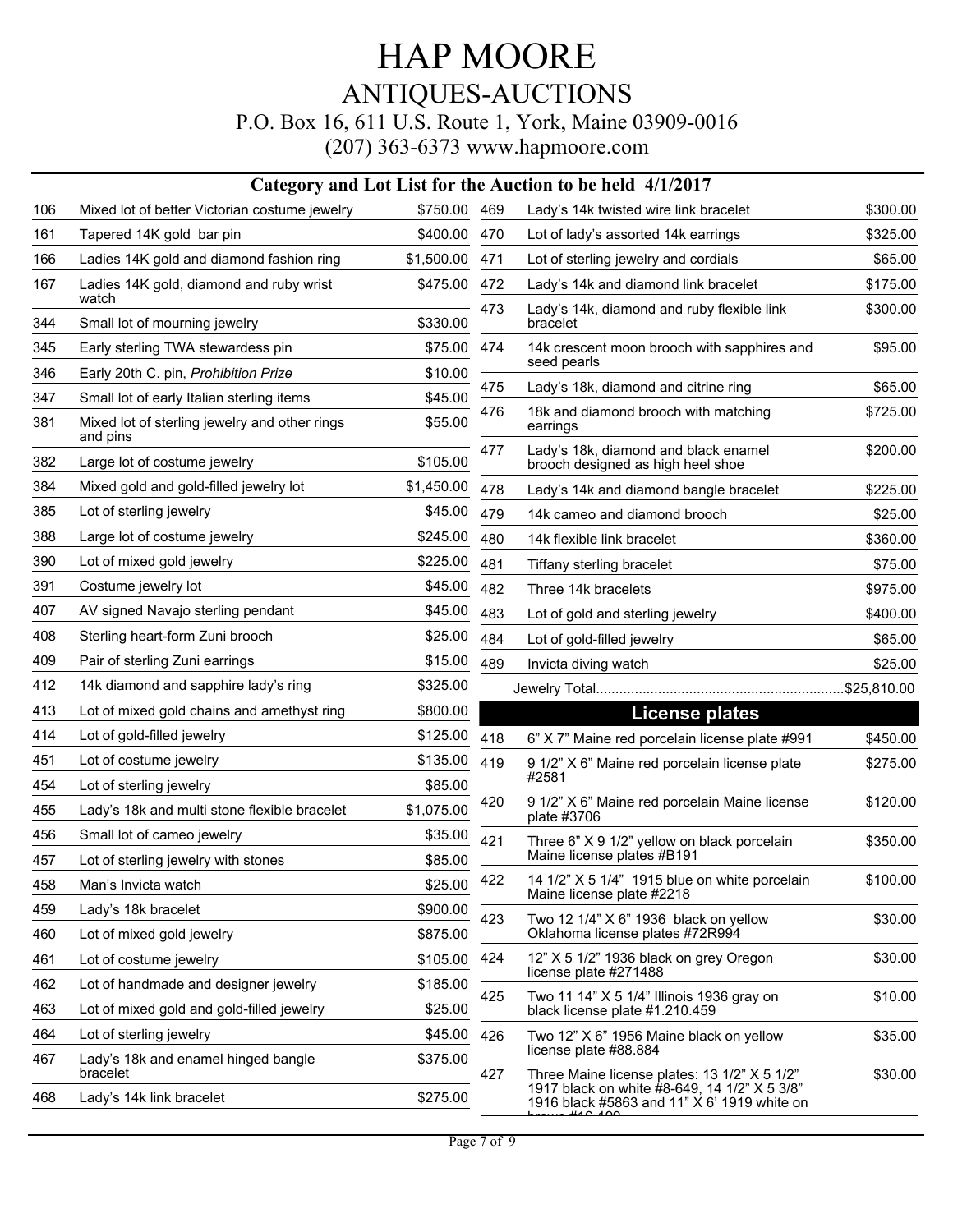P.O. Box 16, 611 U.S. Route 1, York, Maine 03909-0016

| <b>Musical</b><br><b>Lighting</b><br>Seven 18th and 19th C. brass candlesticks<br>029<br>\$25.00 366<br>Ten tune inlaid music box<br>\$350.00<br>and brass desk accessories<br>032<br>Staffordshire table lamps of male and female<br>\$50.00<br>Photography<br>figures<br>C.D.V.'s of Civil War officer, tin type of boys<br>\$10.00<br>226<br>\$150.00<br>Faceted etched glass hanging electrified<br>and dog<br>fixture<br>364<br>Lot of family daguerreotypes and ambrotypes<br>\$275.00<br>\$25.00<br>108<br>Fruit motif hanging light fixture<br>\$25.00<br>109<br>Victorian piano lamp<br><b>Pottery</b><br>Pair of double wick oil lamps<br>\$150.00<br>Salt-glaze 12 X 9.5 divided dish<br>\$55.00<br>018<br>\$65.00<br>222<br>Early 20th C. patent nautical camphene<br>lantern<br>019<br>12" decorated salt-glaze bowl and covered<br>\$45.00<br>salt glaze box<br>\$65.00<br>228<br>Electrified 19th C. fancy cut glass table lamp<br>\$25.00<br>Newhall teapot<br>027<br>\$375.00<br>229<br>Electrified sinumbra lamp on fancy brass base<br>028<br>Farmer's Arms and 2 child's mugs<br>\$25.00<br>278<br>Two mirrored candle sconces<br>\$150.00<br>296<br>Rebecca at the Well Rockingham coffee pot<br>\$25.00<br>Lot of ten Victorian pressed glass fluid lamps<br>292<br>\$80.00<br>441<br>5" gray Scheier bowl<br>\$50.00<br>Lot of five Sandwich and other whale oil<br>293<br>\$100.00<br>445<br>10 1/2" X 7 3/4" Weller shallow dish with frog<br>\$200.00<br>lamps<br>491<br>lot of misc. pottery<br>\$25.00<br>\$150.00<br>294<br>Large lot of 19th C. brass candlesticks<br>\$45.00<br>297<br>19th C. Asian ceramic table lamp<br><b>Rugs</b><br>360<br>Two 19th C. glass whale oil lamps<br>\$75.00<br>035<br>6"10" X 3'9" Caucasian oriental rug<br>\$50.00<br>\$250.00<br>362<br>Pair of fancy five light bronze Victorian table<br>candelabra<br>7"10" X 8"6" Heriz oriental rug<br>\$1,100.00<br>174<br>Pair of girandole candlesticks<br>433<br>\$45.00<br>353<br>75" X 35" Turkish scatter rug<br>\$300.00<br><b>Linens</b><br>sculpture<br>Blue and white overshot coverlet and<br>238<br>\$25.00<br>094<br>Pair of 22 X 18 in. bronze foo dogs<br>\$575.00<br>additional pieces<br>53" hardwood sculpture of female nude,<br>\$2,000.00<br>114<br>\$500.00<br>239<br>Large 19th c. hand sewn quilt on printed<br>attributed to Robert Laurent<br>fabric<br>137<br>18" diameter island-carved wood mask<br>\$525.00<br>138<br>35 1/5 X 21 carved Asian window insert with<br>\$95.00<br><b>Marine</b><br>single pane openings<br>Warren Webster and C. H. Hayes mounted<br>196<br>\$75.00<br>448<br>\$100.00<br>Two 22 1/2" X 30 1/2" Cyrus Cobb molded<br>brass- framed steam gauges<br>plaster plaques, Revere & The Arrest of Paul<br>Revere<br>Warren Webster and American Valve Mfg.<br>197<br>\$75.00<br>steam gauges<br>\$2,870.00<br>198<br>Worthington 6.5" brass-framed steam gauge<br>\$25.00<br><b>Silver</b><br>11" American, brass-framed steam gauge<br>\$225.00<br>200<br>103<br>Lot with misc. sterling flatware and cigarette<br>\$250.00<br>box<br>10.5" brass-framed American steam gauge<br>201<br>\$175.00<br>\$90.00<br>165<br>Small lot of sterling silver tableware<br>\$300.00<br>202<br>12" brass-framed McEwen Bros. steam gauge |     |  | Category and Lot List for the Auction to be held 4/1/2017 |  |
|----------------------------------------------------------------------------------------------------------------------------------------------------------------------------------------------------------------------------------------------------------------------------------------------------------------------------------------------------------------------------------------------------------------------------------------------------------------------------------------------------------------------------------------------------------------------------------------------------------------------------------------------------------------------------------------------------------------------------------------------------------------------------------------------------------------------------------------------------------------------------------------------------------------------------------------------------------------------------------------------------------------------------------------------------------------------------------------------------------------------------------------------------------------------------------------------------------------------------------------------------------------------------------------------------------------------------------------------------------------------------------------------------------------------------------------------------------------------------------------------------------------------------------------------------------------------------------------------------------------------------------------------------------------------------------------------------------------------------------------------------------------------------------------------------------------------------------------------------------------------------------------------------------------------------------------------------------------------------------------------------------------------------------------------------------------------------------------------------------------------------------------------------------------------------------------------------------------------------------------------------------------------------------------------------------------------------------------------------------------------------------------------------------------------------------------------------------------------------------------------------------------------------------------------------------------------------------------------------------------------------------------------------------------------------------------------------------------------------------------------------------------------------------------------------------------------------------------------------------------------------------------------------------------------------------------------------------------------------------------------------------------------------------------------------------------------------------------------------------------------------------------------------------------------------------------------------------------------------------------------------------------------------------------------|-----|--|-----------------------------------------------------------|--|
|                                                                                                                                                                                                                                                                                                                                                                                                                                                                                                                                                                                                                                                                                                                                                                                                                                                                                                                                                                                                                                                                                                                                                                                                                                                                                                                                                                                                                                                                                                                                                                                                                                                                                                                                                                                                                                                                                                                                                                                                                                                                                                                                                                                                                                                                                                                                                                                                                                                                                                                                                                                                                                                                                                                                                                                                                                                                                                                                                                                                                                                                                                                                                                                                                                                                                              |     |  |                                                           |  |
| \$100.00                                                                                                                                                                                                                                                                                                                                                                                                                                                                                                                                                                                                                                                                                                                                                                                                                                                                                                                                                                                                                                                                                                                                                                                                                                                                                                                                                                                                                                                                                                                                                                                                                                                                                                                                                                                                                                                                                                                                                                                                                                                                                                                                                                                                                                                                                                                                                                                                                                                                                                                                                                                                                                                                                                                                                                                                                                                                                                                                                                                                                                                                                                                                                                                                                                                                                     |     |  |                                                           |  |
|                                                                                                                                                                                                                                                                                                                                                                                                                                                                                                                                                                                                                                                                                                                                                                                                                                                                                                                                                                                                                                                                                                                                                                                                                                                                                                                                                                                                                                                                                                                                                                                                                                                                                                                                                                                                                                                                                                                                                                                                                                                                                                                                                                                                                                                                                                                                                                                                                                                                                                                                                                                                                                                                                                                                                                                                                                                                                                                                                                                                                                                                                                                                                                                                                                                                                              |     |  |                                                           |  |
|                                                                                                                                                                                                                                                                                                                                                                                                                                                                                                                                                                                                                                                                                                                                                                                                                                                                                                                                                                                                                                                                                                                                                                                                                                                                                                                                                                                                                                                                                                                                                                                                                                                                                                                                                                                                                                                                                                                                                                                                                                                                                                                                                                                                                                                                                                                                                                                                                                                                                                                                                                                                                                                                                                                                                                                                                                                                                                                                                                                                                                                                                                                                                                                                                                                                                              |     |  |                                                           |  |
|                                                                                                                                                                                                                                                                                                                                                                                                                                                                                                                                                                                                                                                                                                                                                                                                                                                                                                                                                                                                                                                                                                                                                                                                                                                                                                                                                                                                                                                                                                                                                                                                                                                                                                                                                                                                                                                                                                                                                                                                                                                                                                                                                                                                                                                                                                                                                                                                                                                                                                                                                                                                                                                                                                                                                                                                                                                                                                                                                                                                                                                                                                                                                                                                                                                                                              |     |  |                                                           |  |
|                                                                                                                                                                                                                                                                                                                                                                                                                                                                                                                                                                                                                                                                                                                                                                                                                                                                                                                                                                                                                                                                                                                                                                                                                                                                                                                                                                                                                                                                                                                                                                                                                                                                                                                                                                                                                                                                                                                                                                                                                                                                                                                                                                                                                                                                                                                                                                                                                                                                                                                                                                                                                                                                                                                                                                                                                                                                                                                                                                                                                                                                                                                                                                                                                                                                                              | 065 |  |                                                           |  |
|                                                                                                                                                                                                                                                                                                                                                                                                                                                                                                                                                                                                                                                                                                                                                                                                                                                                                                                                                                                                                                                                                                                                                                                                                                                                                                                                                                                                                                                                                                                                                                                                                                                                                                                                                                                                                                                                                                                                                                                                                                                                                                                                                                                                                                                                                                                                                                                                                                                                                                                                                                                                                                                                                                                                                                                                                                                                                                                                                                                                                                                                                                                                                                                                                                                                                              |     |  |                                                           |  |
|                                                                                                                                                                                                                                                                                                                                                                                                                                                                                                                                                                                                                                                                                                                                                                                                                                                                                                                                                                                                                                                                                                                                                                                                                                                                                                                                                                                                                                                                                                                                                                                                                                                                                                                                                                                                                                                                                                                                                                                                                                                                                                                                                                                                                                                                                                                                                                                                                                                                                                                                                                                                                                                                                                                                                                                                                                                                                                                                                                                                                                                                                                                                                                                                                                                                                              |     |  |                                                           |  |
|                                                                                                                                                                                                                                                                                                                                                                                                                                                                                                                                                                                                                                                                                                                                                                                                                                                                                                                                                                                                                                                                                                                                                                                                                                                                                                                                                                                                                                                                                                                                                                                                                                                                                                                                                                                                                                                                                                                                                                                                                                                                                                                                                                                                                                                                                                                                                                                                                                                                                                                                                                                                                                                                                                                                                                                                                                                                                                                                                                                                                                                                                                                                                                                                                                                                                              | 218 |  |                                                           |  |
|                                                                                                                                                                                                                                                                                                                                                                                                                                                                                                                                                                                                                                                                                                                                                                                                                                                                                                                                                                                                                                                                                                                                                                                                                                                                                                                                                                                                                                                                                                                                                                                                                                                                                                                                                                                                                                                                                                                                                                                                                                                                                                                                                                                                                                                                                                                                                                                                                                                                                                                                                                                                                                                                                                                                                                                                                                                                                                                                                                                                                                                                                                                                                                                                                                                                                              |     |  |                                                           |  |
|                                                                                                                                                                                                                                                                                                                                                                                                                                                                                                                                                                                                                                                                                                                                                                                                                                                                                                                                                                                                                                                                                                                                                                                                                                                                                                                                                                                                                                                                                                                                                                                                                                                                                                                                                                                                                                                                                                                                                                                                                                                                                                                                                                                                                                                                                                                                                                                                                                                                                                                                                                                                                                                                                                                                                                                                                                                                                                                                                                                                                                                                                                                                                                                                                                                                                              |     |  |                                                           |  |
|                                                                                                                                                                                                                                                                                                                                                                                                                                                                                                                                                                                                                                                                                                                                                                                                                                                                                                                                                                                                                                                                                                                                                                                                                                                                                                                                                                                                                                                                                                                                                                                                                                                                                                                                                                                                                                                                                                                                                                                                                                                                                                                                                                                                                                                                                                                                                                                                                                                                                                                                                                                                                                                                                                                                                                                                                                                                                                                                                                                                                                                                                                                                                                                                                                                                                              |     |  |                                                           |  |
|                                                                                                                                                                                                                                                                                                                                                                                                                                                                                                                                                                                                                                                                                                                                                                                                                                                                                                                                                                                                                                                                                                                                                                                                                                                                                                                                                                                                                                                                                                                                                                                                                                                                                                                                                                                                                                                                                                                                                                                                                                                                                                                                                                                                                                                                                                                                                                                                                                                                                                                                                                                                                                                                                                                                                                                                                                                                                                                                                                                                                                                                                                                                                                                                                                                                                              |     |  |                                                           |  |
|                                                                                                                                                                                                                                                                                                                                                                                                                                                                                                                                                                                                                                                                                                                                                                                                                                                                                                                                                                                                                                                                                                                                                                                                                                                                                                                                                                                                                                                                                                                                                                                                                                                                                                                                                                                                                                                                                                                                                                                                                                                                                                                                                                                                                                                                                                                                                                                                                                                                                                                                                                                                                                                                                                                                                                                                                                                                                                                                                                                                                                                                                                                                                                                                                                                                                              |     |  |                                                           |  |
|                                                                                                                                                                                                                                                                                                                                                                                                                                                                                                                                                                                                                                                                                                                                                                                                                                                                                                                                                                                                                                                                                                                                                                                                                                                                                                                                                                                                                                                                                                                                                                                                                                                                                                                                                                                                                                                                                                                                                                                                                                                                                                                                                                                                                                                                                                                                                                                                                                                                                                                                                                                                                                                                                                                                                                                                                                                                                                                                                                                                                                                                                                                                                                                                                                                                                              |     |  |                                                           |  |
|                                                                                                                                                                                                                                                                                                                                                                                                                                                                                                                                                                                                                                                                                                                                                                                                                                                                                                                                                                                                                                                                                                                                                                                                                                                                                                                                                                                                                                                                                                                                                                                                                                                                                                                                                                                                                                                                                                                                                                                                                                                                                                                                                                                                                                                                                                                                                                                                                                                                                                                                                                                                                                                                                                                                                                                                                                                                                                                                                                                                                                                                                                                                                                                                                                                                                              |     |  |                                                           |  |
|                                                                                                                                                                                                                                                                                                                                                                                                                                                                                                                                                                                                                                                                                                                                                                                                                                                                                                                                                                                                                                                                                                                                                                                                                                                                                                                                                                                                                                                                                                                                                                                                                                                                                                                                                                                                                                                                                                                                                                                                                                                                                                                                                                                                                                                                                                                                                                                                                                                                                                                                                                                                                                                                                                                                                                                                                                                                                                                                                                                                                                                                                                                                                                                                                                                                                              |     |  |                                                           |  |
|                                                                                                                                                                                                                                                                                                                                                                                                                                                                                                                                                                                                                                                                                                                                                                                                                                                                                                                                                                                                                                                                                                                                                                                                                                                                                                                                                                                                                                                                                                                                                                                                                                                                                                                                                                                                                                                                                                                                                                                                                                                                                                                                                                                                                                                                                                                                                                                                                                                                                                                                                                                                                                                                                                                                                                                                                                                                                                                                                                                                                                                                                                                                                                                                                                                                                              |     |  |                                                           |  |
|                                                                                                                                                                                                                                                                                                                                                                                                                                                                                                                                                                                                                                                                                                                                                                                                                                                                                                                                                                                                                                                                                                                                                                                                                                                                                                                                                                                                                                                                                                                                                                                                                                                                                                                                                                                                                                                                                                                                                                                                                                                                                                                                                                                                                                                                                                                                                                                                                                                                                                                                                                                                                                                                                                                                                                                                                                                                                                                                                                                                                                                                                                                                                                                                                                                                                              |     |  |                                                           |  |
|                                                                                                                                                                                                                                                                                                                                                                                                                                                                                                                                                                                                                                                                                                                                                                                                                                                                                                                                                                                                                                                                                                                                                                                                                                                                                                                                                                                                                                                                                                                                                                                                                                                                                                                                                                                                                                                                                                                                                                                                                                                                                                                                                                                                                                                                                                                                                                                                                                                                                                                                                                                                                                                                                                                                                                                                                                                                                                                                                                                                                                                                                                                                                                                                                                                                                              |     |  |                                                           |  |
|                                                                                                                                                                                                                                                                                                                                                                                                                                                                                                                                                                                                                                                                                                                                                                                                                                                                                                                                                                                                                                                                                                                                                                                                                                                                                                                                                                                                                                                                                                                                                                                                                                                                                                                                                                                                                                                                                                                                                                                                                                                                                                                                                                                                                                                                                                                                                                                                                                                                                                                                                                                                                                                                                                                                                                                                                                                                                                                                                                                                                                                                                                                                                                                                                                                                                              |     |  |                                                           |  |
|                                                                                                                                                                                                                                                                                                                                                                                                                                                                                                                                                                                                                                                                                                                                                                                                                                                                                                                                                                                                                                                                                                                                                                                                                                                                                                                                                                                                                                                                                                                                                                                                                                                                                                                                                                                                                                                                                                                                                                                                                                                                                                                                                                                                                                                                                                                                                                                                                                                                                                                                                                                                                                                                                                                                                                                                                                                                                                                                                                                                                                                                                                                                                                                                                                                                                              |     |  |                                                           |  |
|                                                                                                                                                                                                                                                                                                                                                                                                                                                                                                                                                                                                                                                                                                                                                                                                                                                                                                                                                                                                                                                                                                                                                                                                                                                                                                                                                                                                                                                                                                                                                                                                                                                                                                                                                                                                                                                                                                                                                                                                                                                                                                                                                                                                                                                                                                                                                                                                                                                                                                                                                                                                                                                                                                                                                                                                                                                                                                                                                                                                                                                                                                                                                                                                                                                                                              |     |  |                                                           |  |
|                                                                                                                                                                                                                                                                                                                                                                                                                                                                                                                                                                                                                                                                                                                                                                                                                                                                                                                                                                                                                                                                                                                                                                                                                                                                                                                                                                                                                                                                                                                                                                                                                                                                                                                                                                                                                                                                                                                                                                                                                                                                                                                                                                                                                                                                                                                                                                                                                                                                                                                                                                                                                                                                                                                                                                                                                                                                                                                                                                                                                                                                                                                                                                                                                                                                                              |     |  |                                                           |  |
|                                                                                                                                                                                                                                                                                                                                                                                                                                                                                                                                                                                                                                                                                                                                                                                                                                                                                                                                                                                                                                                                                                                                                                                                                                                                                                                                                                                                                                                                                                                                                                                                                                                                                                                                                                                                                                                                                                                                                                                                                                                                                                                                                                                                                                                                                                                                                                                                                                                                                                                                                                                                                                                                                                                                                                                                                                                                                                                                                                                                                                                                                                                                                                                                                                                                                              |     |  |                                                           |  |
|                                                                                                                                                                                                                                                                                                                                                                                                                                                                                                                                                                                                                                                                                                                                                                                                                                                                                                                                                                                                                                                                                                                                                                                                                                                                                                                                                                                                                                                                                                                                                                                                                                                                                                                                                                                                                                                                                                                                                                                                                                                                                                                                                                                                                                                                                                                                                                                                                                                                                                                                                                                                                                                                                                                                                                                                                                                                                                                                                                                                                                                                                                                                                                                                                                                                                              |     |  |                                                           |  |
|                                                                                                                                                                                                                                                                                                                                                                                                                                                                                                                                                                                                                                                                                                                                                                                                                                                                                                                                                                                                                                                                                                                                                                                                                                                                                                                                                                                                                                                                                                                                                                                                                                                                                                                                                                                                                                                                                                                                                                                                                                                                                                                                                                                                                                                                                                                                                                                                                                                                                                                                                                                                                                                                                                                                                                                                                                                                                                                                                                                                                                                                                                                                                                                                                                                                                              |     |  |                                                           |  |
|                                                                                                                                                                                                                                                                                                                                                                                                                                                                                                                                                                                                                                                                                                                                                                                                                                                                                                                                                                                                                                                                                                                                                                                                                                                                                                                                                                                                                                                                                                                                                                                                                                                                                                                                                                                                                                                                                                                                                                                                                                                                                                                                                                                                                                                                                                                                                                                                                                                                                                                                                                                                                                                                                                                                                                                                                                                                                                                                                                                                                                                                                                                                                                                                                                                                                              |     |  |                                                           |  |
|                                                                                                                                                                                                                                                                                                                                                                                                                                                                                                                                                                                                                                                                                                                                                                                                                                                                                                                                                                                                                                                                                                                                                                                                                                                                                                                                                                                                                                                                                                                                                                                                                                                                                                                                                                                                                                                                                                                                                                                                                                                                                                                                                                                                                                                                                                                                                                                                                                                                                                                                                                                                                                                                                                                                                                                                                                                                                                                                                                                                                                                                                                                                                                                                                                                                                              |     |  |                                                           |  |
|                                                                                                                                                                                                                                                                                                                                                                                                                                                                                                                                                                                                                                                                                                                                                                                                                                                                                                                                                                                                                                                                                                                                                                                                                                                                                                                                                                                                                                                                                                                                                                                                                                                                                                                                                                                                                                                                                                                                                                                                                                                                                                                                                                                                                                                                                                                                                                                                                                                                                                                                                                                                                                                                                                                                                                                                                                                                                                                                                                                                                                                                                                                                                                                                                                                                                              |     |  |                                                           |  |
|                                                                                                                                                                                                                                                                                                                                                                                                                                                                                                                                                                                                                                                                                                                                                                                                                                                                                                                                                                                                                                                                                                                                                                                                                                                                                                                                                                                                                                                                                                                                                                                                                                                                                                                                                                                                                                                                                                                                                                                                                                                                                                                                                                                                                                                                                                                                                                                                                                                                                                                                                                                                                                                                                                                                                                                                                                                                                                                                                                                                                                                                                                                                                                                                                                                                                              |     |  |                                                           |  |
|                                                                                                                                                                                                                                                                                                                                                                                                                                                                                                                                                                                                                                                                                                                                                                                                                                                                                                                                                                                                                                                                                                                                                                                                                                                                                                                                                                                                                                                                                                                                                                                                                                                                                                                                                                                                                                                                                                                                                                                                                                                                                                                                                                                                                                                                                                                                                                                                                                                                                                                                                                                                                                                                                                                                                                                                                                                                                                                                                                                                                                                                                                                                                                                                                                                                                              |     |  |                                                           |  |
|                                                                                                                                                                                                                                                                                                                                                                                                                                                                                                                                                                                                                                                                                                                                                                                                                                                                                                                                                                                                                                                                                                                                                                                                                                                                                                                                                                                                                                                                                                                                                                                                                                                                                                                                                                                                                                                                                                                                                                                                                                                                                                                                                                                                                                                                                                                                                                                                                                                                                                                                                                                                                                                                                                                                                                                                                                                                                                                                                                                                                                                                                                                                                                                                                                                                                              |     |  |                                                           |  |
|                                                                                                                                                                                                                                                                                                                                                                                                                                                                                                                                                                                                                                                                                                                                                                                                                                                                                                                                                                                                                                                                                                                                                                                                                                                                                                                                                                                                                                                                                                                                                                                                                                                                                                                                                                                                                                                                                                                                                                                                                                                                                                                                                                                                                                                                                                                                                                                                                                                                                                                                                                                                                                                                                                                                                                                                                                                                                                                                                                                                                                                                                                                                                                                                                                                                                              |     |  |                                                           |  |